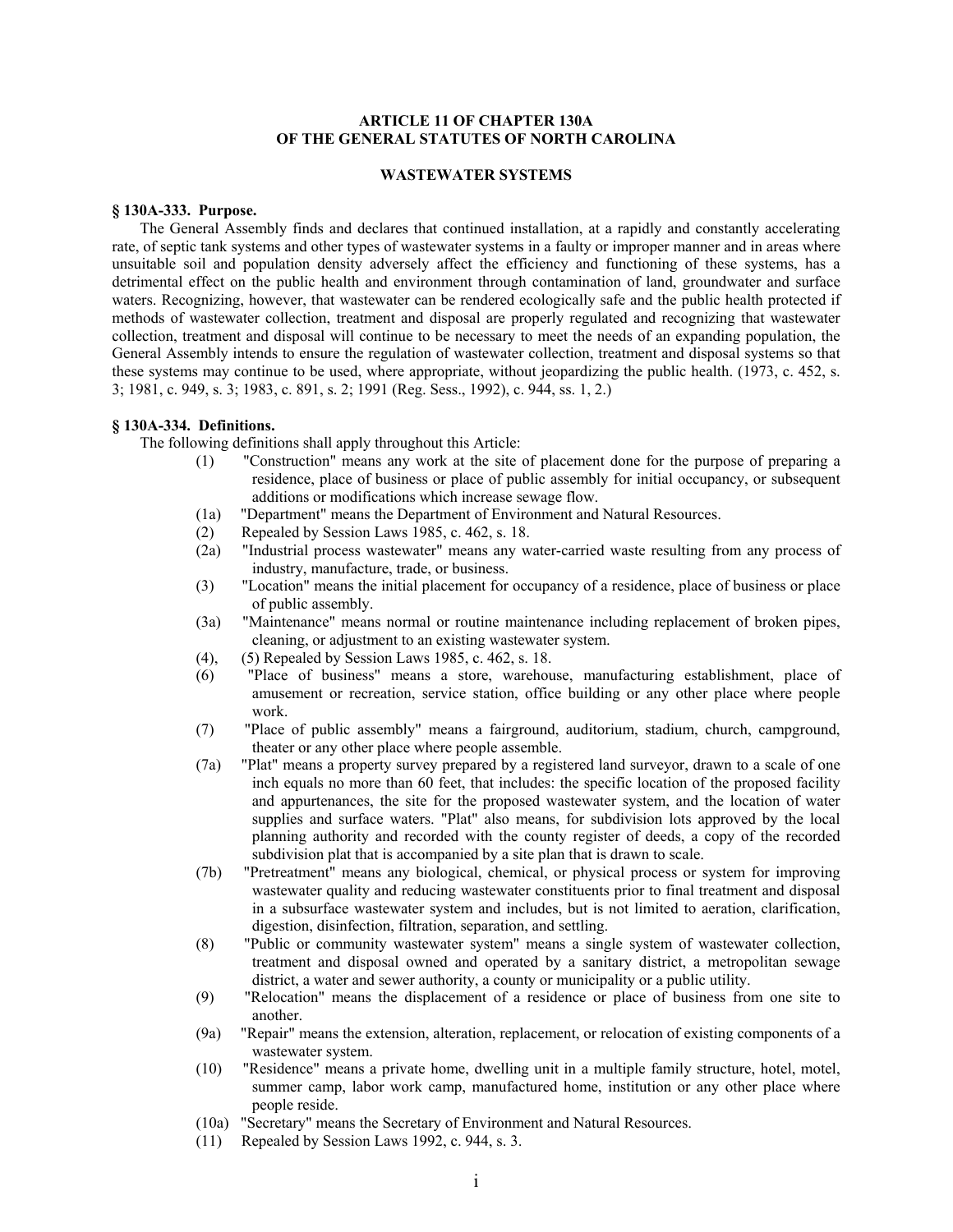- (12) "Septic tank system" means a subsurface wastewater system consisting of a settling tank and a subsurface disposal field.
- (13) "Sewage" means the liquid and solid human body waste and liquid waste generated by water-using fixtures and appliances, including those associated with foodhandling. The term does not include industrial process wastewater or sewage that is combined with industrial process wastewater.
- (13a) "Site plan" means a drawing not necessarily drawn to scale that shows the existing and proposed property lines with dimensions, the location of the facility and appurtenances, the site for the proposed wastewater system, and the location of water supplies and surface waters.
- (14) "Wastewater" means any sewage or industrial process wastewater discharged, transmitted, or collected from a residence, place of business, place of public assembly, or other places into a wastewater system.
- (15) "Wastewater system" means a system of wastewater collection, treatment, and disposal in single or multiple components, including a privy, septic tank system, public or community wastewater system, wastewater reuse or recycle system, mechanical or biological wastewater treatment system, any other similar system, and any chemical toilet used only for human waste. (1973, c. 452, s. 4; 1981, c. 949, s. 3; 1983, c. 891, s. 2; 1985, c. 462, s. 18; c. 487, s. 9; 1987, c. 435; 1991, c. 256, s. 1; 1991 (Reg. Sess., 1992), c. 944, s. 3; c. 1028, s. 4; 1995, c. 285, s. 1; 1995 (Reg. Sess., 1996), c. 585, s. 1; 1996, 2nd Ex. Sess., c. 18, s. 27.31(a), (b); 1997-443, s. 11A.82.)

## **§ 130A-335. Wastewater collection, treatment and disposal; rules.**

(a) A person owning or controlling a residence, place of business or a place of public assembly shall provide an approved wastewater system. Except as may be allowed under another provision of law, all wastewater from water-using fixtures and appliances connected to a water supply source shall discharge to the approved wastewater system. A wastewater system may include components for collection, treatment and disposal of wastewater.

(b) All wastewater systems shall be regulated by the Department under rules adopted by the Commission except for the following wastewater systems that shall be regulated by the Department under rules adopted by the Environmental Management Commission:

- (1) Wastewater collection, treatment, and disposal systems designed to discharge effluent to the land surface or surface waters.
- (2) Wastewater systems designed for groundwater remediation, groundwater injection, or landfill leachate collection and disposal.
- (3) Wastewater systems designed for the complete recycle or reuse of industrial process wastewater.

(c) A wastewater system subject to approval under rules of the Commission shall be reviewed and approved under rules of a local board of health in the following circumstances:

- (1) The local board of health, on its own motion, has requested the Department to review its proposed rules concerning wastewater systems; and
- (2) The local board of health has adopted by reference the wastewater system rules adopted by the Commission, with any more stringent modifications or additions deemed necessary by the local board of health to protect the public health; and
- (3) The Department has found that the rules of the local board of health concerning wastewater collection, treatment and disposal systems are at least as stringent as rules adopted by the Commission and are sufficient and necessary to safeguard the public health.

(d) The Department may, upon its own motion, upon the request of a local board of health or upon the request of a citizen of an affected county, review its findings under subsection (c) of this section.

The Department shall review its findings under subsection (c) of this section upon modification by the Commission of the rules applicable to wastewater systems. The Department may deny, suspend, or revoke the approval of local board of health wastewater system rules upon a finding that the local wastewater rules are not as stringent as rules adopted by the Commission, are not sufficient and necessary to safeguard the public health, or are not being enforced. Suspension and revocation of approval shall be in accordance with G.S. 130A-23.

(e) The rules of the Commission and the rules of the local board of health shall address at least the following: Wastewater characteristics; Design unit; Design capacity; Design volume; Criteria for the design, installation, operation, maintenance and performance of wastewater collection, treatment and disposal systems; Soil morphology and drainage; Topography and landscape position; Depth to seasonally high water table, rock and water impeding formations; Proximity to water supply wells, shellfish waters, estuaries, marshes, wetlands, areas subject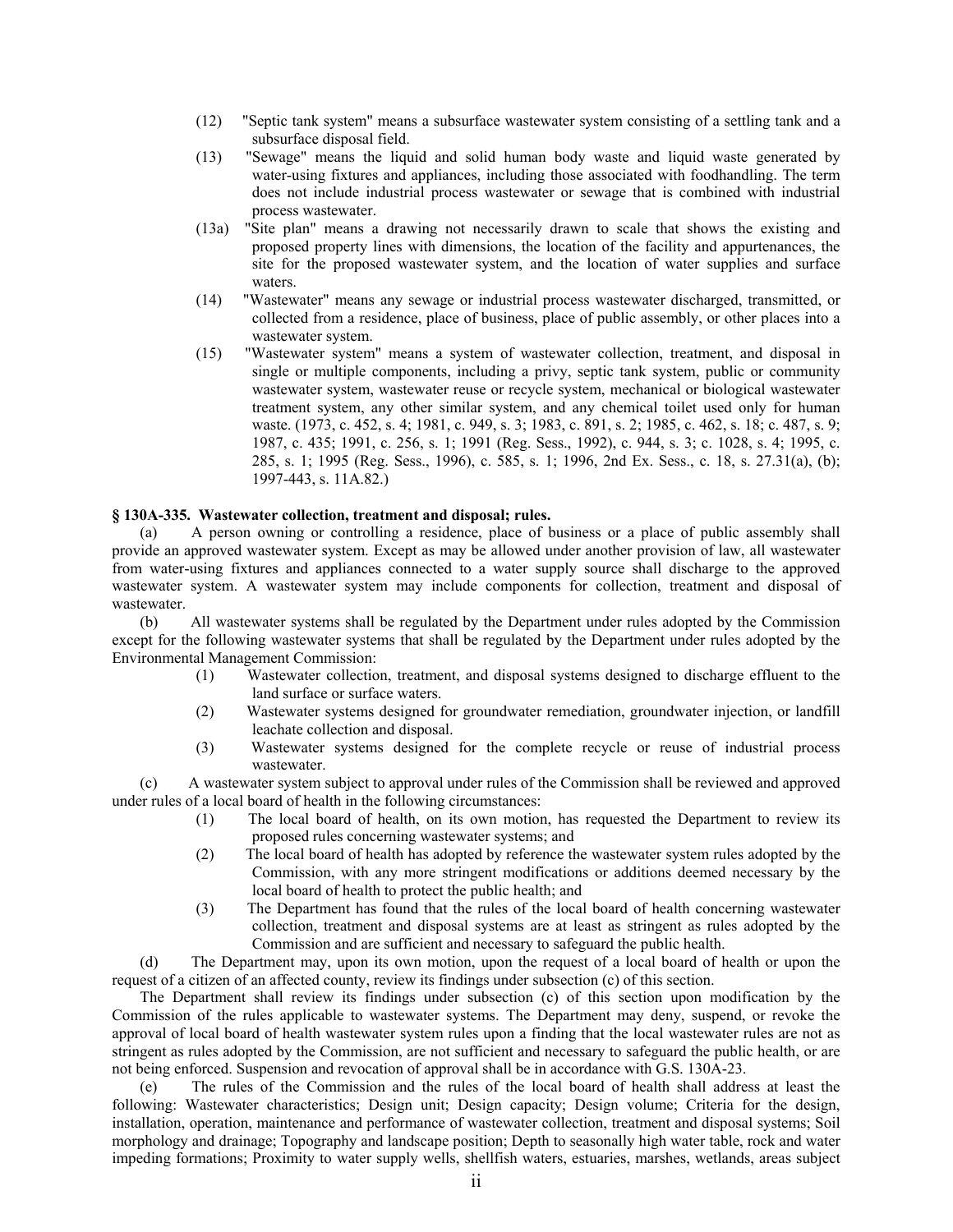to frequent flooding, streams, lakes, swamps and other bodies of surface or groundwaters; Density of wastewater collection, treatment and disposal systems in a geographical area; Requirements for issuance, suspension and revocation of permits; and Other factors which affect the effective operation and performance of wastewater collection, treatment and disposal systems. The rules regarding required design capacity and required design volume for wastewater systems shall provide that exceptions may be granted upon a showing that a system is adequate to meet actual daily water consumption.

(f) The rules of the Commission and the rules of the local board of health shall classify systems of wastewater collection, treatment and disposal according to size, type of treatment and any other appropriate factors. The rules shall provide construction requirements, including pretreatment and system control requirements, standards for operation, maintenance, monitoring, reporting, and ownership requirements for each classification of systems of wastewater collection, treatment and disposal in order to prevent, as far as reasonably possible, any contamination of the land, groundwater and surface waters. The Department and local health departments may impose conditions on the issuance of permits and may revoke the permits for failure of the system to satisfy the conditions, the rules, or this Article. Permits other than improvement permits shall be valid for a period prescribed by rule. Improvement permits shall be valid upon a showing satisfactory to the Department or the local health department that the site and soil conditions are unaltered, that the facility, design wastewater flow, and wastewater characteristics are not increased, and that a wastewater system can be installed that meets the permitting requirements in effect on the date the improvement permit was issued. Improvement permits for which a plat is provided shall be valid without expiration. Improvement permits for which a site plan is provided shall be valid for five years. The period of time for which the permit is valid and a statement that the permit is subject to revocation if the site plan or plat, whichever is applicable, or the intended use changes shall be displayed prominently on both the application form for the permit and the permit.

(f1) A preconstruction conference with the owner or developer, or an agent of the owner or developer, and a representative of the local health department shall be required for any authorization for wastewater system construction issued with an improvement permit under G.S. 130-336 when the authorization is greater than five years old. Following the conference, the local health department shall issue a revised authorization for wastewater system construction that includes current technology that can reasonably be expected to improve the performance of the system.

(f2) For each septic tank system that is designed to treat 3,000 gallons per day or less of sewage, rules adopted pursuant to subsection (f) of this section shall require the use of an effluent filter to reduce the total suspended solids entering the drainfield and the use of an access device for each compartment of the septic tank to provide access to the compartment in order to facilitate maintenance of the septic tank. The Commission shall not adopt specifications for the effluent filter and access device that exceed the requirements of G.S. 130A-335.1. Neither this section nor G.S. 130A-335.1 shall be construed to prohibit the use of an effluent filter or access device that exceeds the requirements of G.S. 130A-335.1. The Department shall approve effluent filters that meet the requirements of this section, G.S. 130A-335.1, and rules adopted by the Commission.

(g) Prior to denial of an improvement permit, the local health department shall advise the applicant of possible site modifications or alternative systems, and shall provide a brief description of those systems. When an improvement permit is denied, the local health department shall issue the site evaluation in writing stating the reasons for the unsuitable classification. The evaluation shall also inform the applicant of the right to an informal review by the Department, the right to appeal under G.S. 130A-24, and to have the appeal held in the county in which the site for which the improvement permit was requested is located.

(h) Except as provided in this subsection, a chemical or portable toilet may be placed at any location where the chemical or portable toilet can be operated and maintained under sanitary conditions. A chemical or portable toilet shall not be used as a replacement or substitute for a water closet or urinal where a water closet or urinal connected to a permanent wastewater treatment system is required by the North Carolina State Building Code, except that a chemical or portable toilet may be used to supplement a water closet or urinal during periods of peak use. A chemical or portable toilet shall not be used as an alternative to the repair of a water closet, urinal, or wastewater treatment system. It shall be unlawful to discharge sewage or other waste from a chemical or portable toilet used for human waste except into a wastewater system that has been approved by the Department under rules adopted by the Commission or by the Environmental Management Commission or at a site that is permitted by the Department under G.S. 130A-291.1. (1957, c. 1357, s. 1; 1973, c. 471, s. 1; c. 476, s. 128; c. 860; 1977, c. 857, s. 1; 1979, c. 788, s. 2; 1981, c. 949, s. 3; c. 1127, s. 47; 1983, c. 891, s. 2; 1987, c. 267, ss. 1, 2; 1989, c. 727, s. 147; c. 764, ss. 6, 7; 1989 (Reg. Sess., 1990), c. 1075, s. 2; 1991 (Reg. Sess., 1992), c. 944, s. 4; 1993, c. 173, s. 5; 1995, c. 285, s. 1; 1995 (Reg. Sess., 1996), c. 585, s. 2; 1996, 2nd Ex. Sess., c. 18, s. 27.31(c); 1998-126, s. 1; 1998-217, s. 46(a); 2008-143, s. 13.)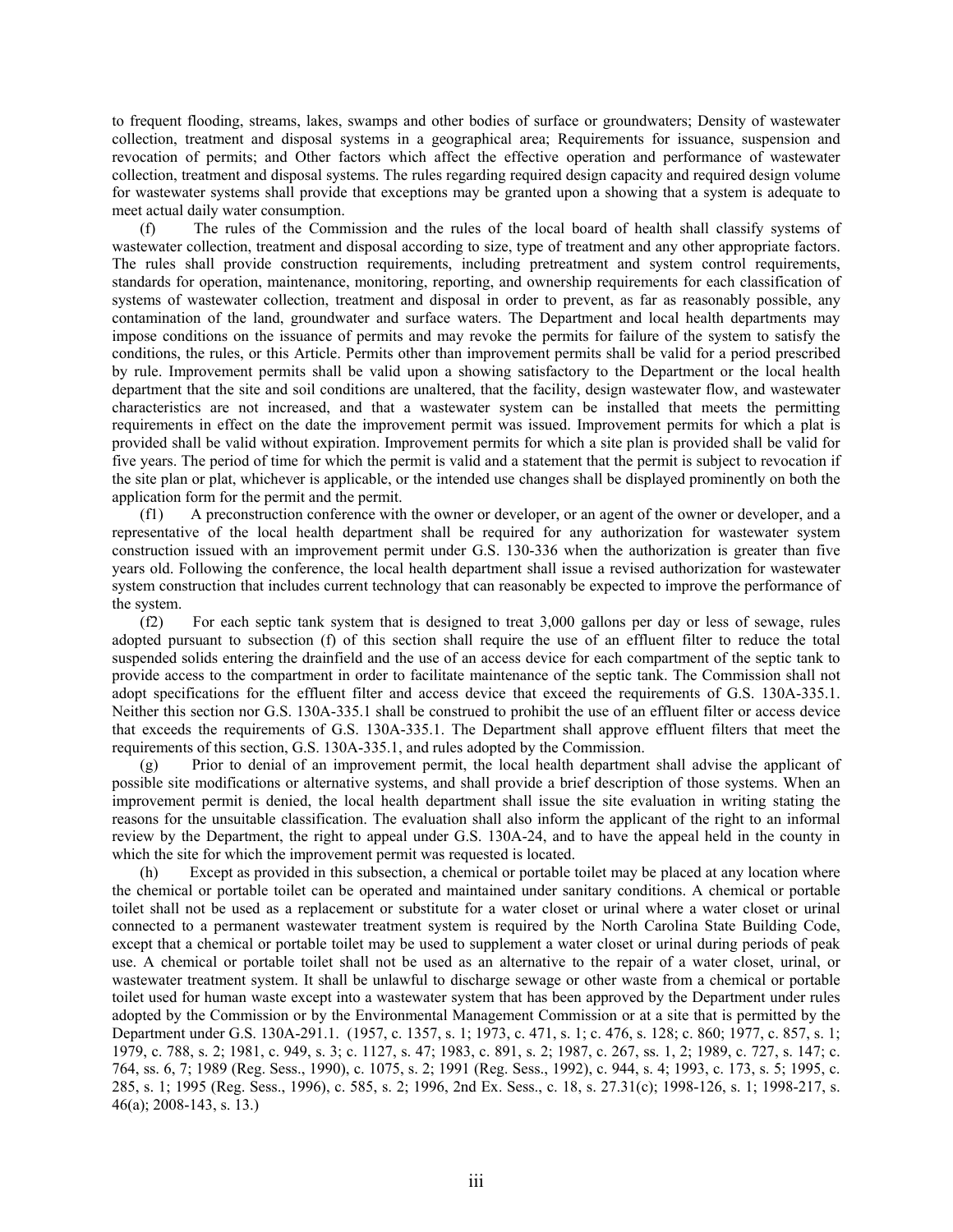### **§ 130A-335.1. Effluent filters and access devices for certain septic tank systems.**

(a) The person who manufactures, installs, repairs, or pumps any septic tank to be installed in this State as a part of a septic tank system that is designed to treat 3,000 gallons per day or less of sewage shall provide an effluent filter approved by the Department pursuant to the requirements of G.S. 130A-335, this section, and rules adopted by the Commission. Any person who manufactures, installs, repairs, or pumps systems described in this section may purchase and install any approved filters on the systems. The person who installs the effluent filter shall install the effluent filter as a part of the septic tank system in accordance with the specifications provided by the manufacturer of the effluent filter. An effluent filter shall:

- (1) Be made of materials that are capable of withstanding the corrosives to which septic tank systems are normally subject.
- (2) Prevent solid material larger than one-sixteenth of an inch, as measured along the shortest axis of the material, from entering the drainfield.
- (3) Be designed and constructed to allow for routine maintenance.
- (4) Be designed and constructed so as not to require maintenance more frequently than once in any three-year period under normally anticipated use.

(b) The access device required by G.S. 130A-335(f) shall provide access to each compartment of a septic tank for inspection and maintenance either by means of an opening in the top of the septic tank or by a riser assembly and shall include an appropriate cover. The access device shall:

- (1) Be of sufficient size to facilitate inspection and service.
- (2) Be designed and constructed to equal or exceed the minimum loading specifications applicable to the septic tank.
- (3) Prevent water entry.
- (4) Come to within six inches of the finished grade.
- (5) Be visibly marked so that the access device can be readily located. (1998-126, s. 2; 2006-255, s. 4; 2006-264, s. 63(a).)

### **§ 130A-336. Improvement permit and authorization for wastewater system construction required.**

(a) Any proposed site for a residence, place of business, or place of public assembly in an area not served by an approved wastewater system shall be evaluated by the local health department in accordance with rules adopted pursuant to this Article. An improvement permit shall be issued in compliance with the rules adopted pursuant to this Article. An improvement permit shall include:

- (1) For permits that are valid without expiration, a plat or, for permits that are valid for five years, a site plan.
- (2) A description of the facility the proposed site is to serve.
- (3) The proposed wastewater system and its location.
- (4) The design wastewater flow and characteristics.
- (5) The conditions for any site modifications.
- (6) Any other information required by the rules of the Commission.

The improvement permit shall not be affected by change in ownership of the site for the wastewater system provided both the site for the wastewater system and the facility the system serves are unchanged and remain under the ownership or control of the person owning the facility. No person shall commence or assist in the construction, location, or relocation of a residence, place of business, or place of public assembly in an area not served by an approved wastewater system unless an improvement permit and an authorization for wastewater system construction are obtained from the local health department. This requirement shall not apply to a manufactured residence exhibited for sale or stored for later sale and intended to be located at another site after sale.

(b) The local health department shall issue an authorization for wastewater system construction authorizing work to proceed and the installation or repair of a wastewater system when it has determined after a field investigation that the system can be installed and operated in compliance with this Article and rules adopted pursuant to this Article. This authorization for wastewater system construction shall be valid for a period equal to the period of validity of the improvement permit, not to exceed five years, and may be issued at the same time the improvement permit is issued. No person shall commence or assist in the installation, construction, or repair of a wastewater system unless an improvement permit and an authorization for wastewater system construction have been obtained from the Department or the local health department. No improvement permit or authorization for wastewater system construction shall be required for maintenance of a wastewater system. The Department and the local health department may impose conditions on the issuance of an improvement permit and an authorization for wastewater system construction.

(c) Unless the Commission otherwise provides by rule, plans, and specifications for all wastewater systems designed for the collection, treatment, and disposal of industrial process wastewater shall be reviewed and approved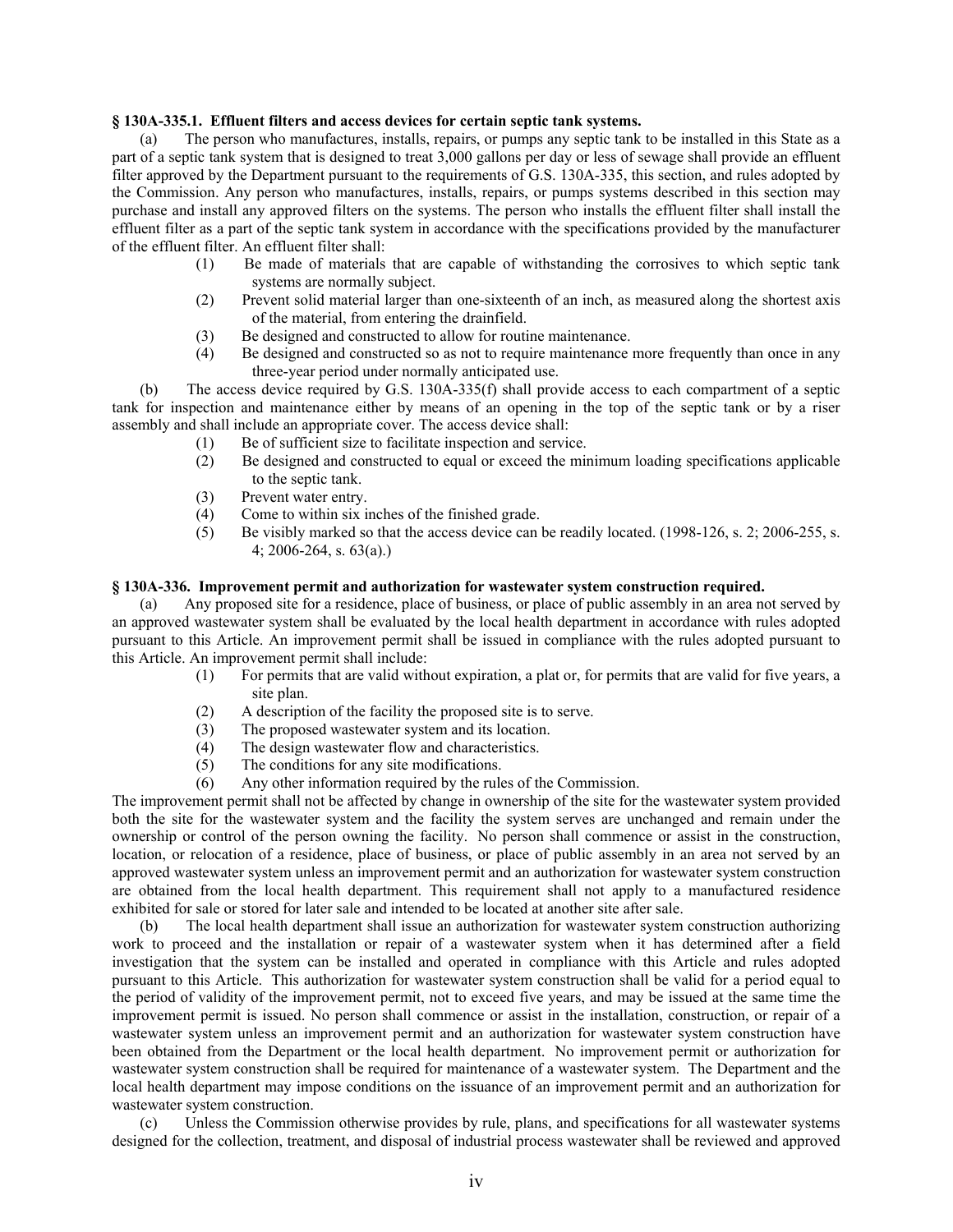by the Department prior to the issuance of an authorization for wastewater system construction by the local health department.

(d) If a local health department repeatedly fails to issue or deny improvement permits for conventional septic tank systems within 60 days of receiving completed applications for the permits, then the Department of Environment and Natural Resources may withhold public health funding from that local health department. (1973, c. 452, s. 5; c. 476, s. 128; 1981, c. 949, s. 3; 1983, c. 891, s. 2; 1985, c. 273; 1991, c. 256, s. 2; 1991 (Reg. Sess., 1992), c. 944, s. 5; 1995, c. 285, s. 1; 1995 (Reg. Sess., 1996), c. 585, s. 3; 1996, 2nd Ex. Sess., c. 18, s. 27.31(d)-(f); 1997-443, ss. 11A.83, 11A.119(a).)

### **§ 130A-337. Inspection; operation permit required.**

(a) No system of wastewater collection, treatment and disposal shall be covered or placed into use by any person until an inspection by the local health department has determined that the system has been installed or repaired in accordance with any conditions of the improvement permit, the rules, and this Article.

(b) Upon determining that the system is properly installed or repaired and that the system is capable of being operated in accordance with the conditions of the improvement permit, the rules, this Article and any conditions to be imposed in the operation permit, as applicable, the local health department shall issue an operation permit authorizing the residence, place of business or place of public assembly to be occupied and for the system to be placed into use or reuse.

(c) Upon determination that an existing wastewater system has a valid operation permit and is operating properly in a manufactured home park, the local health department shall issue authorization in writing for a manufactured home to be connected to the existing system and to be occupied. Notwithstanding G.S. 130A-336, an improvement permit is not required for the connection of a manufactured home to an existing system with a valid operation permit in a manufactured home park.

(d) No person shall occupy a residence, place of business or place of public assembly, or place a wastewater system into use or reuse for a residence, place of business or place of public assembly until an operation permit has been issued or authorization has been obtained pursuant to G.S. 130A-337(c). (1973, c. 452, s. 6; 1981, c. 949, s. 3; 1983, c. 891, s. 2; 1985, c. 487, s. 9; 1991 (Reg. Sess., 1992), c. 944, s. 6; 1995, c. 285, s. 1.)

#### **§ 130A-338. Authorization for wastewater system construction required before other permits to be issued.**

Where construction, location or relocation is proposed to be done upon a residence, place of business or place of public assembly, no permit required for electrical, plumbing, heating, air conditioning or other construction, location or relocation activity under any provision of general or special law shall be issued until an authorization for wastewater system construction has been issued under G.S. 130A-336 or authorization has been obtained under G.S. 130A-337(c). (1973, c. 452, s. 7; 1981, c. 949, s. 3; 1983, c. 891, s. 2; 1995, c. 285, s. 1.)

#### **§ 130A-339. Limitation on electrical service.**

No person shall allow permanent electrical service to a residence, place of business or place of public assembly upon construction, location or relocation until the official electrical inspector with jurisdiction as provided in G.S. 143-143.2 certifies to the electrical supplier that the required improvement permit authorization for wastewater system construction and an operation permit or authorization under G.S. 130A-337(c) has been obtained. Temporary electrical service necessary for constructing a residence, place of business or place of public assembly can be provided upon compliance with G.S. 130A-338. (1973, c. 452, s. 8; 1981, c. 949, s. 3; 1983, c. 891, s. 2; 1995, c. 285, s. 1.)

## **§ 130A-340. Review procedures and appeals.**

The Department, upon request by an applicant for an improvement permit, shall provide a technical review of any scientific data and system design submitted by the applicant. The data and system design shall be evaluated by professional peers of those who prepared the data and system design. The results of the technical review shall be available prior to a decision by the local health department and shall not affect an applicant's right to a contested hearing under Chapter 150B of the General Statutes. (1989, c. 764, s. 5.)

#### **§ 130A-341. Consideration of a site with existing fill.**

Upon application to the local health department, a site that has existing fill, including one on which fill material was placed prior to July 1, 1977, and that has sand or loamy sand for a depth of at least 36 inches below the existing ground surface, shall be evaluated for an on-site wastewater system. The Commission shall adopt rules to implement this section. (1989, c. 764, s. 8; 1991 (Reg. Sess., 1992), c. 944, s. 7.)

#### **§ 130A-342. Residential wastewater treatment systems.**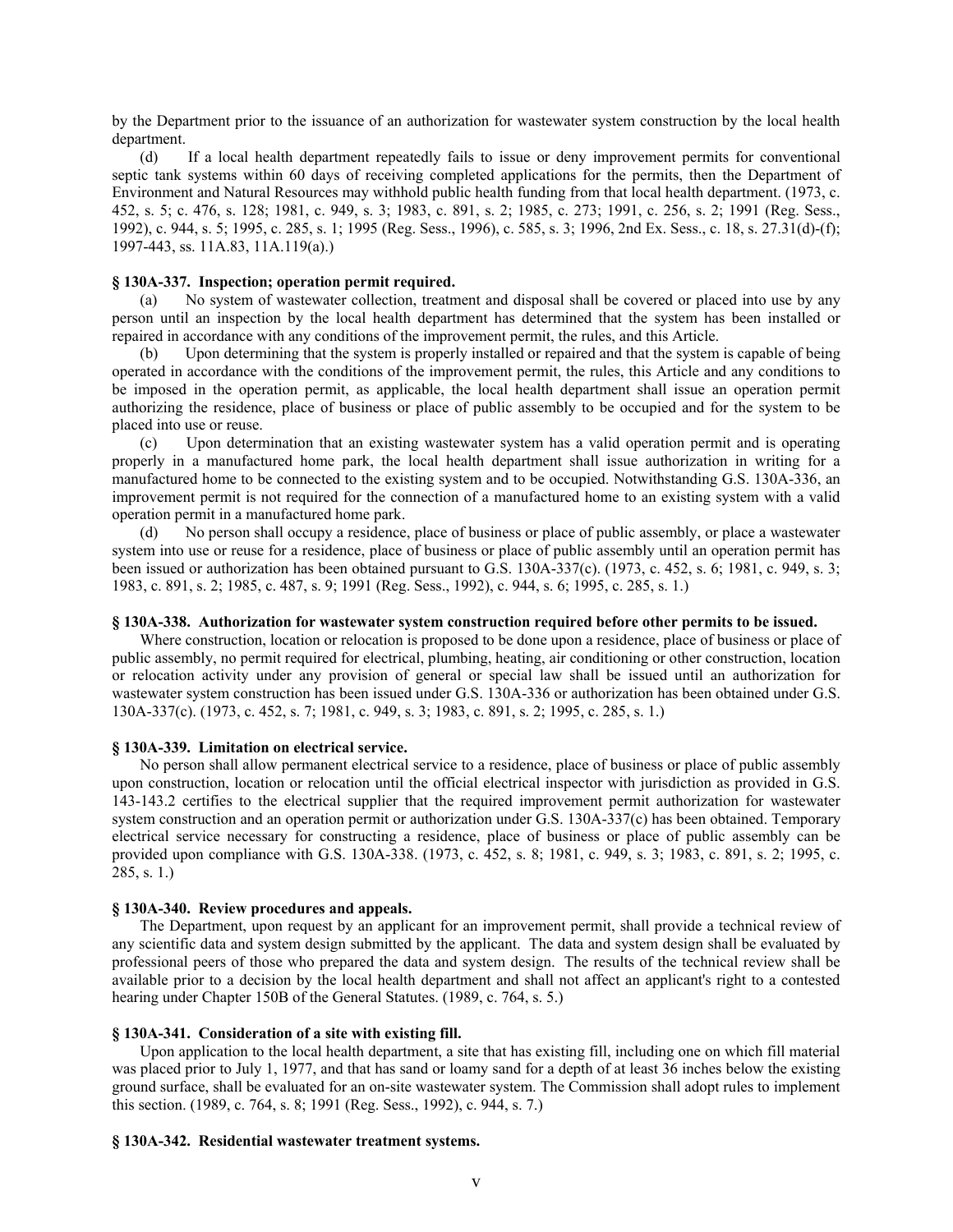(a) Individual residential wastewater treatment systems that are approved and listed in accordance with the standards adopted by the National Sanitation Foundation, Inc. for Class I residential wastewater treatment systems, as set out in Standard 40 of the National Sanitation Foundation, Inc., (as approved 13 January 2001) as amended, shall be permitted under rules adopted by the Commission. The Commission may establish standards in addition to those set by the National Sanitation Foundation, Inc.

(b) A permitted system shall be operated and maintained by a certified wastewater treatment facility operator.

(c) Each county, in which one or more residential wastewater treatment systems permitted pursuant to this section are in use, shall document the performance of each system and report the results to the Department annually. (1989, c. 727, s. 223(b); c. 764, s. 9; 1989 (Reg. Sess., 1990), c. 1004, ss. 12, 37; 1991 (Reg. Sess., 1992), c. 944, s. 8; 1995, c. 285, s. 1; 1997-443, ss. 11A.84, 11A.119(a); 2001-505, s. 2.1.)

### **§ 130A-343. Approval of on-site subsurface wastewater systems.**

- (a) Definitions. As used in this section:
	- (1) "Accepted wastewater system" means any wastewater system, other than a conventional wastewater system, or any technology, device, or component of a wastewater system that: (i) has been previously approved as an innovative wastewater system by the Department; (ii) has been in general use in this State as an innovative wastewater system for more than five years; and (iii) has been approved by the Commission for general use or use in one or more specific applications. An accepted wastewater system may be approved for use in applications for which a conventional wastewater system is unsuitable. The Commission may impose any design, operation, maintenance, monitoring, and management requirements on the use of an accepted wastewater system that it determines to be appropriate.
	- (2) "Controlled demonstration wastewater system" means any wastewater system or any technology, device, or component of a wastewater system that, on the basis of acceptable research, is approved by the Department for research, testing, or trial use under actual field conditions in this State pursuant to a protocol that has been approved by the Department.
	- (3) "Conventional wastewater system", "conventional sewage system", or "conventional septic tank system" means a wastewater system that consists of a traditional septic or settling tank and a gravity-fed subsurface disposal field that uses washed gravel or crushed stone to distribute effluent to soil in one or more nitrification trenches and that does not include any other appurtenance.
	- (4) "Experimental wastewater system" means any wastewater system or any technology, device, or component of a wastewater system that is approved by the Department for research, testing, or limited trial use under actual field conditions in this State pursuant to a protocol that has been approved by the Department.
	- (5) "Innovative wastewater system" means any wastewater system, or any technology, device, or component of a wastewater system that: (i) has been demonstrated to perform in a manner equal or superior to a conventional wastewater system; (ii) is constructed of materials whose physical and chemical properties provide the strength, durability, and chemical resistance to allow the system to withstand loads and conditions as required by rules adopted by the Commission; and (iii) has been approved by the Department for general use or for one or more specific applications. An innovative wastewater system may be approved for use in applications for which a conventional wastewater system is unsuitable. The Department may impose any design, operation, maintenance, monitoring, and management requirements on the use of an innovative wastewater system that it determines to be appropriate.

(b) Adoption of Rules Governing Approvals. – The Commission shall adopt rules for the approval and permitting of experimental, controlled demonstration, innovative, and accepted wastewater systems. The rules shall address the criteria to be considered prior to issuing a permit for a system, requirements for preliminary design plans and specifications that must be submitted, methodology to be used, standards for monitoring and evaluating the system, research evaluation of the system, the plan of work for monitoring system performance and maintenance, and any additional matters the Commission deems appropriate.

(c) Approved Systems. – The Department may modify, suspend, or revoke the approval of a wastewater system if the Department determines that the approval is based on false, incomplete, or misleading information or if the Department finds that modification, suspension, or revocation is necessary to protect public health, safety, or welfare. The Department shall provide a listing of all approved experimental, controlled demonstration, innovative, and accepted wastewater systems to the local health departments annually, and more frequently, when the Department makes a final agency decision related to the approval of a wastewater system or the Commission adopts rules related to the approval of a wastewater system.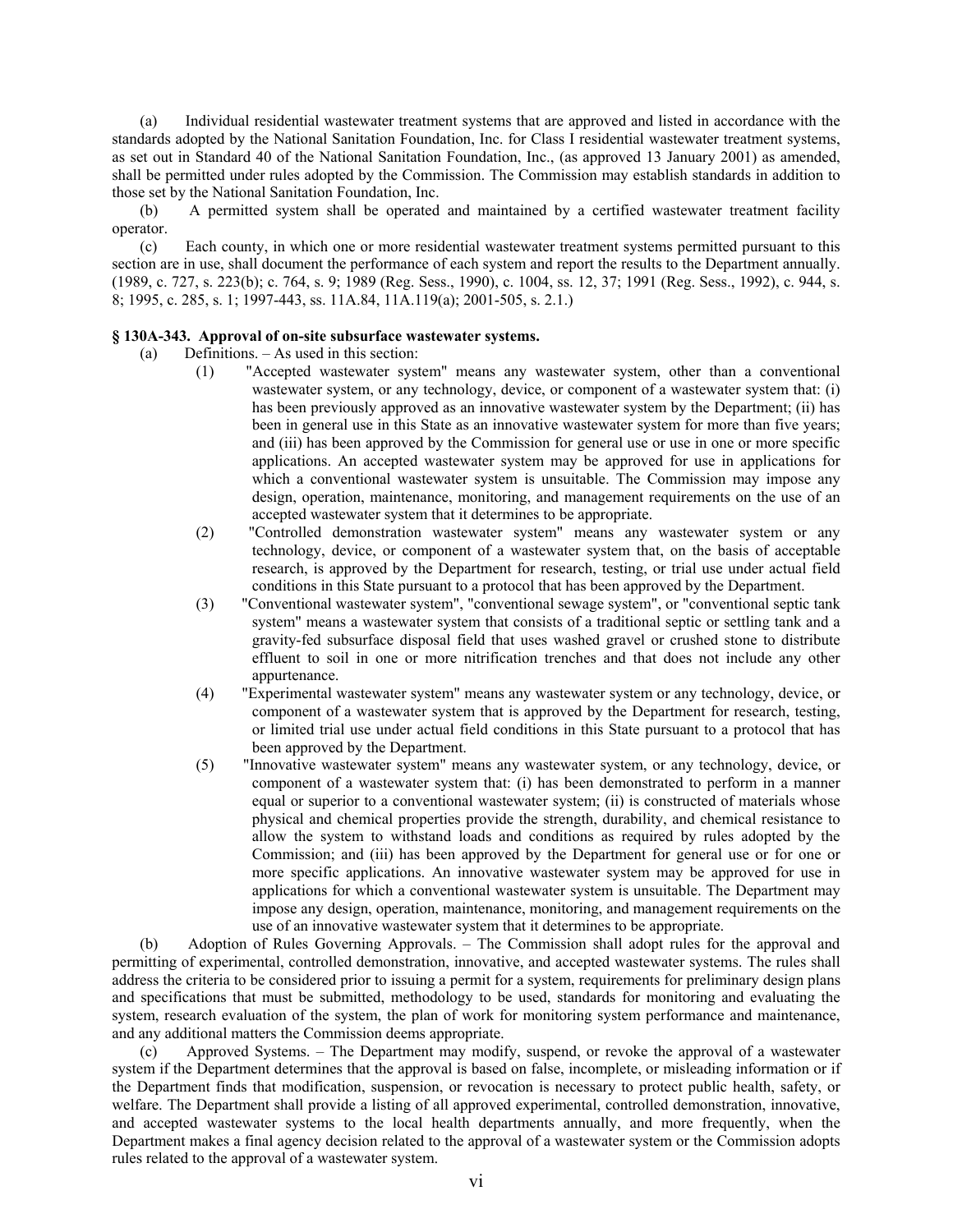(d) Evaluation Protocols. – The Department shall approve one or more nationally recognized protocols for the evaluation of on-site subsurface wastewater systems. Any protocol approved by the Department shall specify a minimum number of sites that must be evaluated and the duration of the evaluation period. At the request of a manufacturer of a wastewater system, the Department may approve an alternative protocol for use in the evaluation of the performance of the manufacturer's wastewater system. A protocol for the evaluation of an on-site subsurface wastewater system is a scientific standard within the meaning of G.S. 150B-2(8a)h.

(e) Experimental Systems. – A manufacturer of a wastewater system that is intended for on-site subsurface use may apply to the Department to have the system evaluated as an experimental wastewater system as provided in this subsection. The manufacturer shall submit a proposal for evaluation of the system to the Department. The proposal for evaluation shall include the design of the system, a description of any laboratory or field research or testing that will be used to evaluate the system, a description of the research or testing protocol, and the credentials of the independent laboratory, consultant, or other entity that will be conducting the research or testing on the system. The proposal may include an evaluation of research and testing conducted in other states to the extent that the research and testing involves soil types, climate, hydrology, and other relevant conditions that are comparable to conditions in this State and if the research or testing was conducted pursuant to a protocol acceptable to the Department. The manufacturer shall enter into a contract for an evaluation of the performance of the experimental wastewater system with an independent laboratory, consultant, or other entity that has expertise in the evaluation of wastewater systems and that is approved by the Department. The manufacturer may install up to 50 experimental systems pursuant to a protocol approved by the Department on sites that are suitable for a conventional wastewater system and that have a repair area of sufficient size to allow installation of a conventional wastewater system, an approved innovative wastewater system, or an accepted wastewater system if the experimental wastewater system fails to perform properly.

(f) Controlled Demonstration Systems. – A manufacturer of a wastewater system intended for on-site subsurface use may apply to the Department to have the system evaluated as a controlled demonstration wastewater system as provided in this subsection. The manufacturer shall submit a proposal for evaluation of the system to the Department. The proposal for evaluation shall include the design of the system, a description of any laboratory or field research or testing that will be used to evaluate the system, a description of the research or testing protocol, and the credentials of the independent laboratory, consultant, or other entity that will be conducting the research or testing on the system. If the system was evaluated as an experimental system under subsection (e) of this section, the proposal shall include the results of the evaluation. The proposal may include an evaluation of research and testing conducted in other states to the extent that the research and testing involves soil types, climate, hydrology, and other relevant conditions that are comparable to conditions in this State and if the research or testing was conducted pursuant to a protocol acceptable to the Department. The manufacturer shall enter into a contract for an evaluation of the performance of the controlled demonstration wastewater system with an independent laboratory, consultant, or other entity that has expertise in the evaluation of wastewater systems and that is approved by the Department. The manufacturer may install up to 200 controlled demonstration wastewater systems pursuant to a protocol approved by the Department on sites that are suitable for a conventional wastewater system and that have a repair area of sufficient size to allow installation of a conventional wastewater system, an approved innovative wastewater system, or an accepted wastewater system if the controlled demonstration wastewater system fails to perform properly. If the controlled demonstration wastewater system is intended for use on sites that are not suitable, or that are provisionally suitable, for a conventional wastewater system, the Department may approve the installation of the controlled demonstration wastewater system if the Department determines that the manufacturer can provide an acceptable alternative method for collection, treatment, and disposal of the wastewater.

(g) Innovative Systems. – A manufacturer of a wastewater system for on-site subsurface use that has been evaluated as an experimental wastewater system as provided in subsection (e) of this section or that has been evaluated as a controlled demonstration wastewater system as provided in subsection (f) of this section may apply to the Department to have the system approved as an innovative wastewater system as provided in this subsection. A manufacturer of a wastewater system for on-site subsurface use that has not been evaluated as an experimental wastewater system or as a controlled demonstration wastewater system may also apply to the Department to have the system approved as an innovative wastewater system on the basis of research and testing conducted in other states. The manufacturer shall provide the Department with the data and findings of all evaluations of the performance of the system that have been conducted in any state by or on behalf of the manufacturer. The manufacturer shall also provide the Department with a summary of the data and findings of all other evaluations of the performance of the system that are known to the manufacturer. The Department shall publish a notice that the manufacturer has submitted an application under this subsection in the North Carolina Register and may provide additional notice to the public via the Internet or by other means. The Department shall receive public comment on the application for at least 30 days after the date the notice is published in the North Carolina Register. In making a determination under this subsection, the Department shall consider the data, findings, and recommendations submitted by the manufacturer and all public comment. The Department may also consider any other information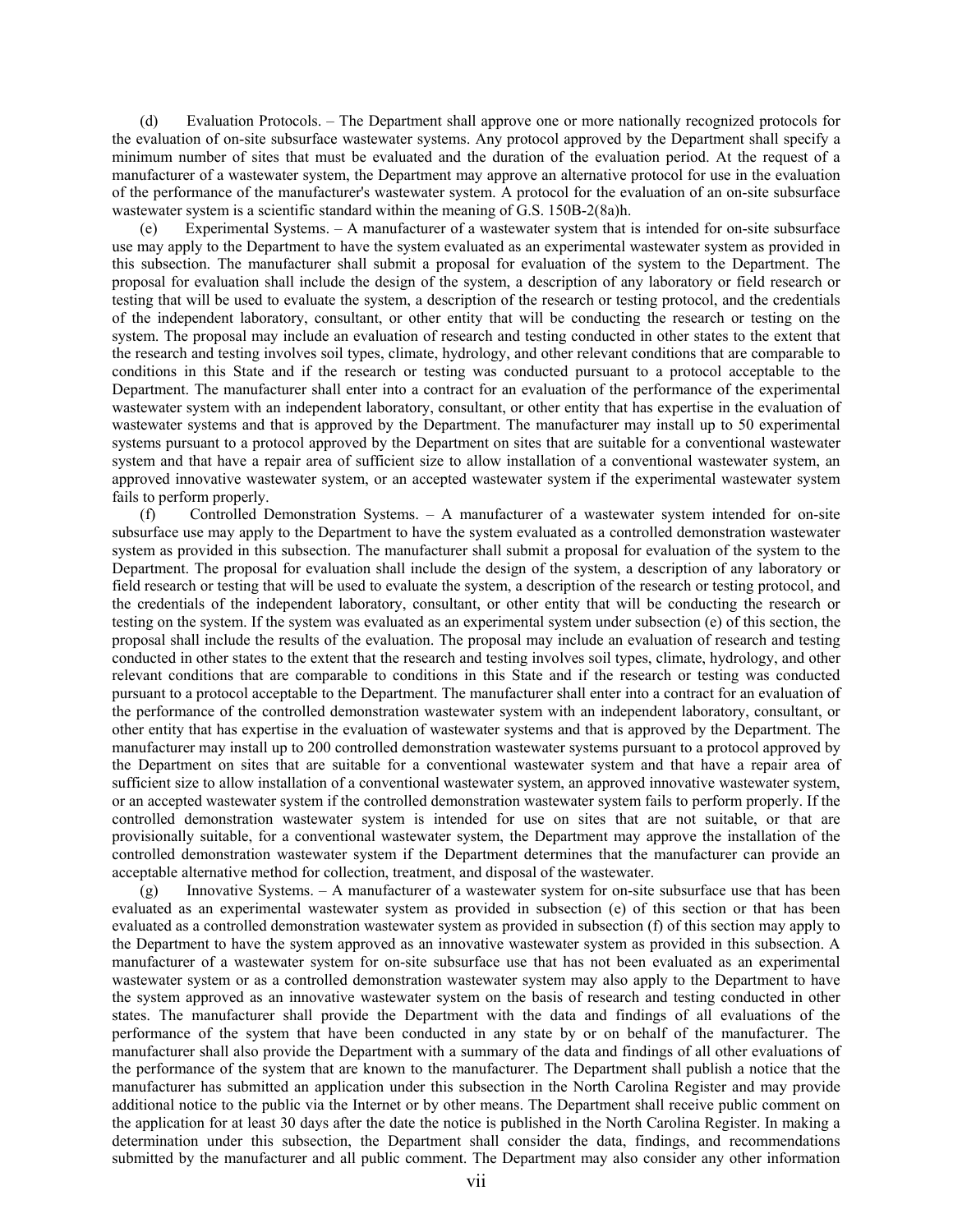that the Department determines to be relevant. The Department shall determine: (i) whether the system performs in a manner equal or superior to a conventional wastewater system; (ii) whether the system is constructed of materials whose physical and chemical properties provide the strength, durability, and chemical resistance to allow the system to withstand loads and conditions as required by rules adopted by the Commission; (iii) the circumstances in which use of the system is appropriate; and (iv) any conditions and limitations related to the use of the system. The Department shall make the determinations required by this subsection and approve or deny the application within 180 days after the Department receives a complete application from a manufacturer. If the Department fails to act on the application within 180 days, the manufacturer may treat the application as denied and challenge the denial by filing a contested case as provided in Article 3 of Chapter 150B of the General Statutes. If the Department approves an innovative wastewater system, the Department shall specify the circumstances in which use of the system is appropriate and any conditions and limitations related to the use of the system.

(h) Accepted Systems. – A manufacturer of an innovative wastewater system that has been in general use in this State for more than five years may petition the Commission to have the system designated as an accepted wastewater system as provided in this subsection. The manufacturer shall provide the Commission with the data and findings of all prior evaluations of the performance of the system. In addition, the manufacturer shall provide the Commission with information sufficient to enable the Commission to fully evaluate the performance of the system in this State for at least the five-year period immediately preceding the petition. The Commission shall designate a wastewater system as an accepted wastewater system only if it finds that there is clear, convincing, and cogent evidence (i) to confirm the findings made by the Department at the time the Department approved the system as an innovative wastewater system and (ii) that the system performs in a manner that is equal or superior to a conventional wastewater system under actual field conditions in this State. The Commission shall specify the circumstances in which use of the system is appropriate and any conditions and limitations related to the use of the system.

(i) Miscellaneous Provisions. –

- (1) In evaluating applications for approval under this section, the Department may consult with persons who have special training and experience related to on-site subsurface wastewater systems and may form a technical advisory committee for this purpose. However, the Department is responsible for making timely and appropriate determinations under this section.
- (2) The Department may initiate a review of a nonproprietary wastewater system and approve the system for on-site subsurface use as an experimental wastewater system, a controlled demonstration wastewater system, or an innovative wastewater system without having received an application from a manufacturer. The Department may recommend that the Commission designate a nonproprietary wastewater system as an accepted wastewater system without having received a petition from a manufacturer.

(j) Warranty Required in Certain Circumstances. – The Department shall not approve a reduction of the total nitrification trench length for an innovative wastewater system or accepted wastewater system handling untreated septic tank effluent of more than twenty-five percent (25%) as compared to the total nitrification trench length required for a 36-inch-wide conventional wastewater system unless the manufacturer of the innovative wastewater system or accepted wastewater system provides a performance warranty for the nitrification trench system to each owner or purchaser of the system for a warranty period of at least five years from the date on which the wastewater system is placed in operation. The warranty shall provide that the manufacturer shall provide all material and labor that may be necessary to provide a fully functional wastewater system. The Commission shall establish minimum terms and conditions for the warranty required by this subsection. This subsection shall not be construed to require that a manufacturer warrant a wastewater system that is not properly sized to meet the design load required for a particular use, that is improperly installed, or that is improperly operated and maintained.

| (k) | Fees. – The Department shall collect the following fees under this section: |                                              |            |
|-----|-----------------------------------------------------------------------------|----------------------------------------------|------------|
|     | (1)                                                                         | Review of an alternative protocol under      |            |
|     |                                                                             | subsection (d) of this section               | \$1,000.00 |
|     | (2)                                                                         | Review of an experimental system             | \$3,000.00 |
|     | (3)                                                                         | Review of a controlled demonstration system  | \$3,000.00 |
|     | (4)                                                                         | Review of an innovative system               | \$3,000.00 |
|     | (5)                                                                         | Review of an accepted system                 | \$3,000.00 |
|     | (6)                                                                         | Review of a residential wastewater treatment |            |
|     |                                                                             | system pursuant to G.S. 130A-342             | \$1,500.00 |
|     | (7)                                                                         | Review of a component of a system            | 100.00     |
|     | (8)                                                                         | Modification to approved innovative system   | \$1,000.00 |

(l) On-Site Wastewater System Account. – The On-Site Wastewater System Account is established as a nonreverting account within the Department. Fees collected pursuant to this section shall be placed in the On-Site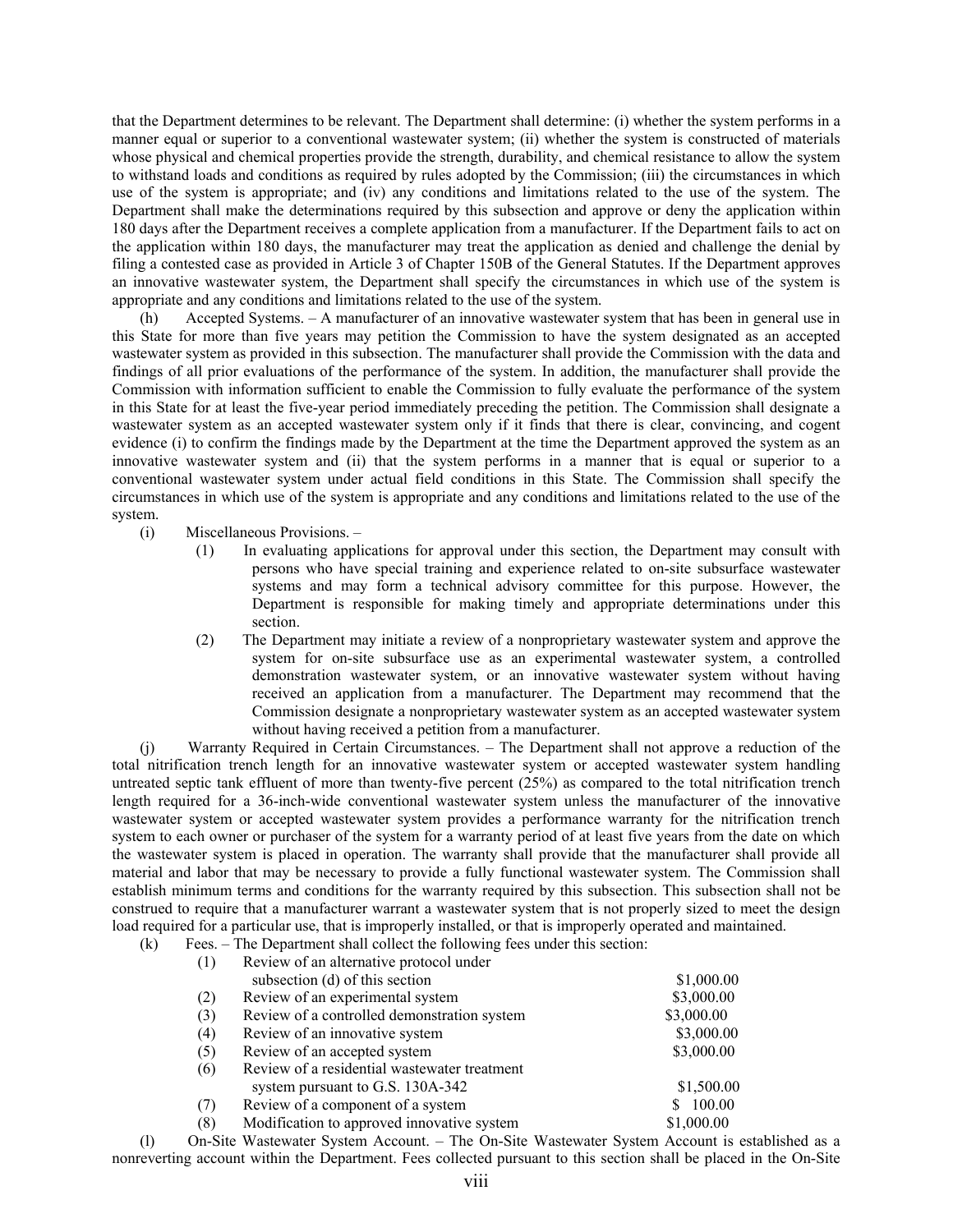Wastewater System Account and shall be applied only to the costs of implementing this section. (1989, c. 764, s. 10; 1991 (Reg. Sess., 1992), c. 944, s. 9; 1995, c. 285, s. 1; 2001-505, s. 2.2.)

## **§ 130A-343.1. Transfer of ownership of provisionally approved septic tanks and innovative septic tank systems to joint agency in certain counties; inspection fees in those counties.**

(a) As used in this section, "provisionally approved septic tank or innovative septic tank system" means a septic tank system located in soil that is classified as provisionally suitable or an innovative septic tank system, as those terms are used in Subchapter 18A of Chapter 18 of Title 15A of the North Carolina Administrative Code, G.S. 130A-343, and any applicable local rules or ordinances.

(b) As used in this subsection, "unit of local government" has the same meaning as in G.S. 160A-460. One or more units of local government located in the Counties of Camden, Chowan, Currituck, Gates, Hertford, Pasquotank, Perquimans, Tyrrell, and Washington may establish a joint agency for the purpose of owning and operating a provisionally approved septic tank or innovative septic tank system as provided in Article 20 of Chapter 160A of the General Statutes. Bertie County may join any joint agency established under this subsection. The owner of any provisionally approved septic tank or innovative septic tank system may, upon acceptance by a joint agency established under this subsection, transfer ownership of any real or personal property or interest therein that is a part of or used in connection with the provisionally approved septic tank or innovative septic tank system to the joint agency. Notwithstanding G.S. 160A-462(a), a joint agency created pursuant to this subsection may hold real property necessary to the undertaking. Any county named in this subsection may accept real or personal property described in this subsection from the owner of the property for transfer to a joint agency established as provided in this subsection.

(c) The Counties of Bertie, Camden, Chowan, Currituck, Gates, Hertford, Pasquotank, Perquimans, Tyrrell, and Washington may adopt an ordinance providing that any fee for the inspection, maintenance, and repair of a provisionally approved septic tank or other innovative septic tank system may be billed as property taxes, may be payable in the same manner as property taxes, and in the case of nonpayment, may be collected in any manner by which property taxes can be collected. If the ordinance states that delinquent fees can be collected in the same manner as delinquent real property taxes, the delinquent fees are a lien on the real property described on the bill that includes the fee. (1999-288, ss. 1-3; 2001-78, ss. 1-3.)

**§ 130A-344: Repealed by Session Laws 1995, c. 285, s. 2.** 

**§ 130A-345. Reserved for future codification purposes.**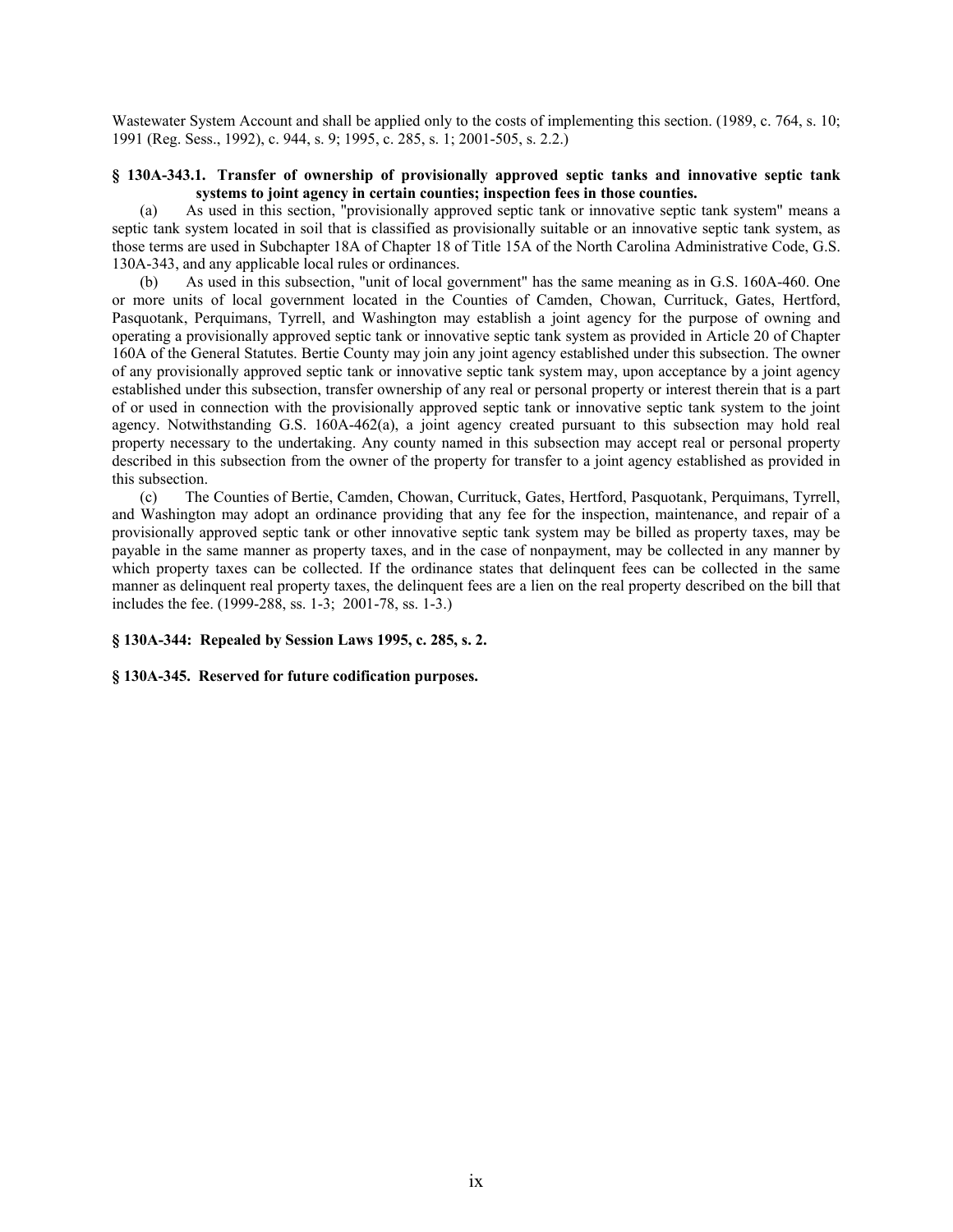## **S.L. 1997-443 (Special Provision of the 1997 Budget Bill)**

## **REISSUE CERTAIN WASTEWATER PERMITS**

Section 15.18. Notwithstanding the provisions of Article 11 Chapter 130A of the General Statutes to the contrary, the Department of Environment, Health, and Natural Resources or the local health department shall issue an improvement permit and an authorization for wastewater system construction for any wastewater system that was the subject of an improvement permit issued by a local health department between July 1, 1982, and September 30, 1995, that expired prior to the installation of that wastewater system, upon a showing satisfactory to the Department or the local health department, respectively, that all of the following conditions are satisfied:

- (1) The site and soil conditions are unaltered.
- (2) The facility, design wastewater flow, and wastewater characteristics are not increased since the expired permit was issued.
- (3) A wastewater system can be installed that meets the permitting requirements in effect on the date the expired improvement permit was issued.
- (4) The intended use has not changed.
- (5) There is no current technology that can reasonably be expected to improve the performance of the system.
- (6) But for the issuance of an authorization for wastewater system construction under this act, the proposed site cannot be developed for the purpose for which the expired permit was issued.

### **S.L. 2001-505 (Signed into Law, December 19, 2001, Part of HB1019)**

SECTION 1.2. Part 2 of Article 9 of Chapter 130A of the General Statutes is amended by adding two new sections to read:

"§ 130A-291.2. Temporary domestic wastewater holding tanks.

When a permanent domestic wastewater collection and treatment system is not available at a construction site or a temporary special event, a temporary wastewater holding tank of adequate capacity to prevent overflow may be used under a mobile or modular office to accommodate domestic wastewater from a commode and sink. The wastewater shall be removed often enough to prevent the temporary domestic wastewater holding tank from overflowing. The owner or lessee of a temporary construction trailer shall contract with a registered septage management firm or registered portable toilet sanitation firm for the removal of domestic waste. The wastewater shall be removed from the temporary domestic wastewater holding tank by a septage management firm holding a current permit to operate a septage management firm.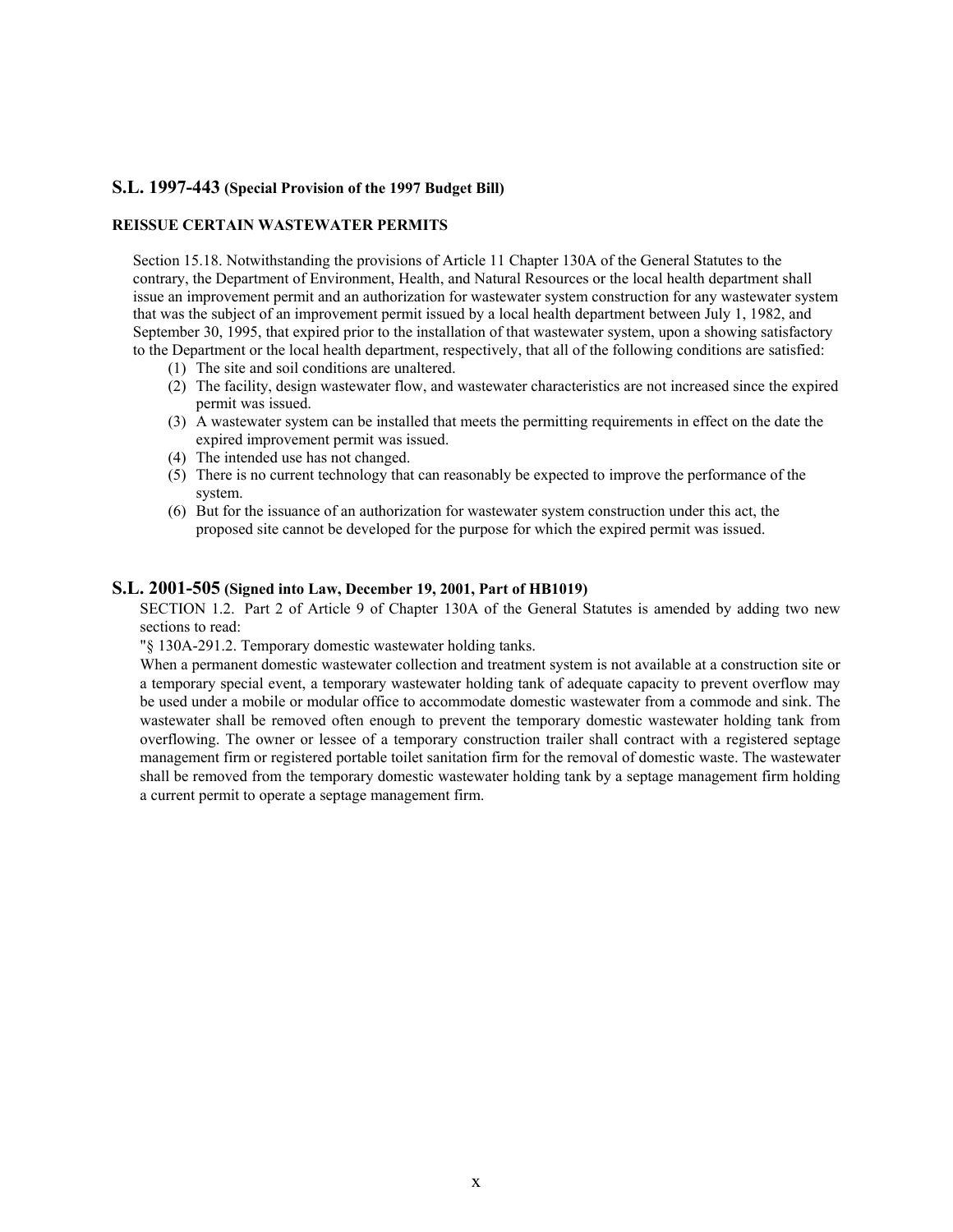### **S.L. 2004-140 (Signed into Law, July 29, 2004)**

## **AN ACT TO SPECIFY THE MINIMUM HORIZONTAL SEPARATION DISTANCES BETWEEN A SUBSURFACE WASTEWATER DISPOSAL SYSTEM TO BE LOCATED ON A LOT OR TRACT OF LAND PLATTED PRIOR TO 1 JULY 1977, THAT WILL BE OPERATED IN SAND OR LOAMY SAND SOILS, AND THAT MEETS CERTAIN OTHER REQUIREMENTS, AND ANY OTHER SUBSURFACE WASTEWATER DISPOSAL SYSTEM.**

The General Assembly of North Carolina enacts:

 SECTION 1. A subsurface wastewater disposal system shall be located the maximum feasible horizontal distance, but not less than 10 feet from any other subsurface wastewater disposal system, when all of the following conditions are met:

- (1) The lot or tract of land on which the system will be located is specifically described in a deed, other instrument conveying fee simple title, or on a plat recorded prior to 1 July 1977.
- (2) The lot or tract of land is of insufficient size to allow the minimum horizontal separation distance for a conventional wastewater system required in 15A NCAC 18A .1950.
- (3) The system will receive sewage from only one single-family residence not to exceed four bedrooms.
- (4) The residence is not capable of being served by a public or community wastewater system at the time construction of the system commences.
- (5) The system will be installed in sand or loamy sand soils as defined in 15A NCAC 18A .1935 and installed in accordance with rules adopted pursuant to Article 11 of Chapter 130A of the General Statutes.

 SECTION 2. The Commission for Health Services may adopt rules that incorporate the provisions of Section 1 of this act. Except as provided by Section 1 of this act, this act does not limit the authority of the Commission for Health Services or the Environmental Management Commission to adopt rules governing the location, construction, operation, maintenance, or repair of subsurface wastewater disposal systems pursuant to G.S. 130A-335 or other provisions of Article 11 of Chapter 130A of the General Statutes.

 SECTION 3. This act is effective when it becomes law and applies to applications for permits made on or after that date. If the Commission for Health Services adopts a permanent rule to implement the provisions of Section 1 of this act, Section 1 of this act expires when the permanent rule becomes effective.

In the General Assembly read three times and ratified this the 12th day of July, 2004.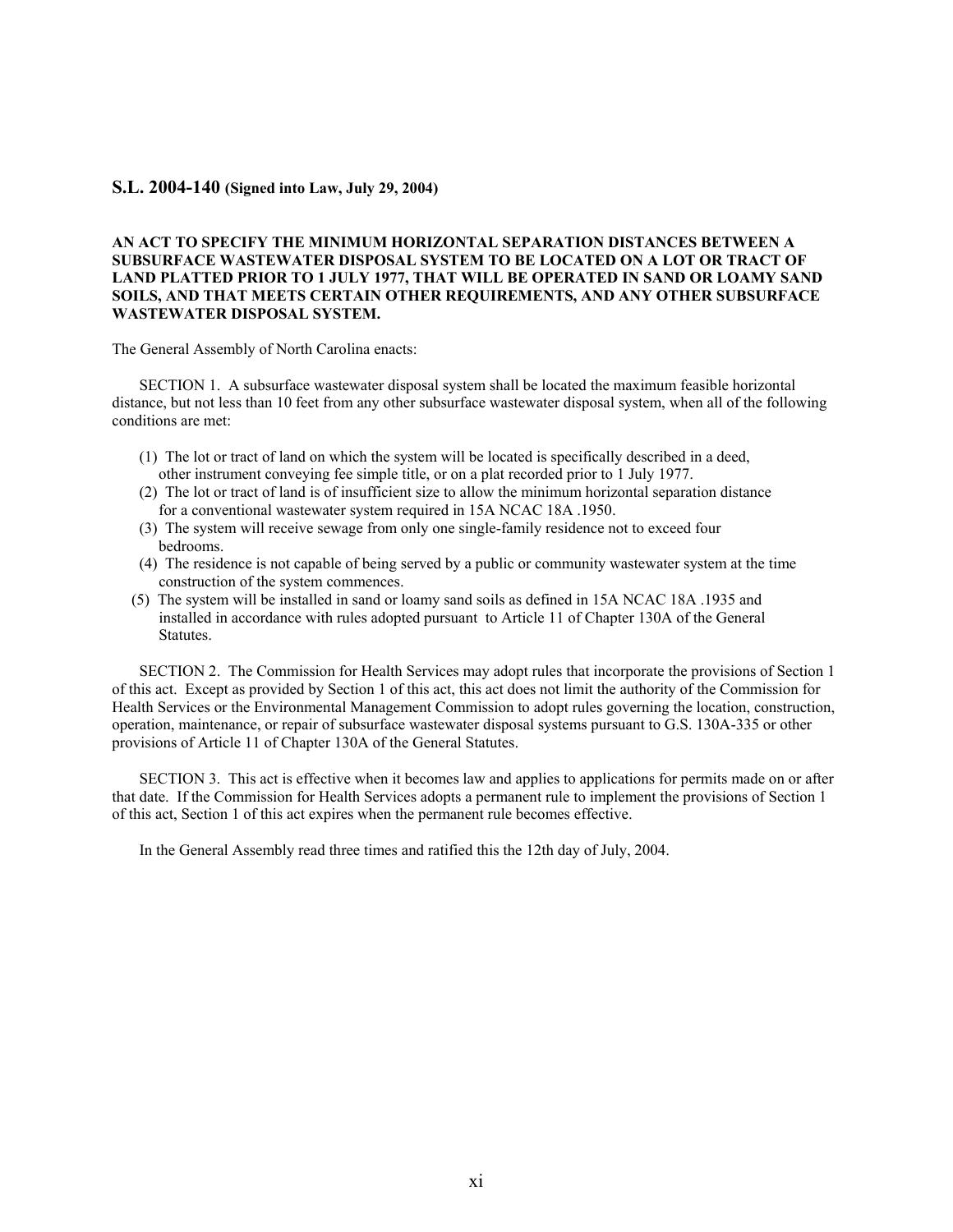# **Session Law 2006-82 (Signed into Law July 11, 2006)**

## **AN ACT TO PROVIDE FOR THE CERTIFICATION OF ON-SITE WASTEWATER CONTRACTORS AND INSPECTORS.**

The General Assembly of North Carolina enacts:

**SECTION 1.** Chapter 90A of the General Statutes is amended by adding a new Article to read:

"Article 5.

"Certification of On-Site Wastewater Contractors and Inspectors.

**"**§ 90A-70. Purpose.

It is the purpose of this Article to protect the environment and public health, safety, and welfare by ensuring the integrity and competence of on-site wastewater contractors and inspectors; to require the examination of on-site wastewater contractors and inspectors and the certification of their competency to supervise or conduct the construction, installation, repair, or inspection of on-site wastewater systems; to establish minimum standards for ethical conduct, responsibility, training, experience, and continuing education for on-site wastewater system contractors and inspectors; and to provide appropriate enforcement procedures for rules adopted by the North Carolina On-Site Wastewater Contractors and Inspectors Certification Board.

**"**§ 90A-71. Definitions.

The following definitions apply in this Article:

(1) 'Board' means the North Carolina On-Site Wastewater Contractors and Inspectors Certification Board.

(2) 'Contractor' means a person who constructs, installs, or repairs, or offers to construct, install, or repair an on-site wastewater system in the State.

(3) 'Conventional wastewater system' has the same meaning as in G.S. 130A-343(a)(3).

(4) 'Department' means the Department of Environment and Natural Resources.

(5) 'Inspector' means a person who conducts an inspection of an on-site wastewater system at any time after the local health department has issued an operation permit pursuant to G.S. 130A-337.

(6) 'On-site wastewater system' means any wastewater system permitted under the provisions of Article 11 of Chapter 130A of the General Statutes that does not discharge to a treatment facility or the surface waters of the State.

(7) 'Person' means all persons, including individuals, firms, partnerships, associations, public or private institutions, municipalities, or political subdivisions, governmental agencies, or private or public corporations organized and existing under the laws of this State or any other state or country.

**"**§ 90A-72. Certification required; applicability.

(a) Certification Required. – No person shall construct, install, or repair or offer to construct, install, or repair an on-site wastewater system in the State without being certified as a contractor at the required level of certification for the specified system. No person shall conduct an inspection or offer to conduct an inspection of an on-site wastewater system without being certified as an inspector at the required level of certification for the specified system.

(b) Applicability. – This Article does not apply to the following:

(1) A person who is employed by, or performs labor and services for, a certified contractor or inspector in connection with the construction, installation, repair, or inspection of an on-site wastewater system performed under the direct and personal supervision of the certified contractor or inspector.

(2) A person who constructs, installs, or repairs an on-site wastewater system described as a single septic tank with a gravity-fed distribution system when located on land owned by that person and that is intended solely for use by that person and members of that person's immediate family.

(3) A person licensed under Article 1 of Chapter 87 of the General Statutes who constructs or installs an on-site wastewater system ancillary to the building being constructed.

(4) A person who is certified by the Water Pollution Control System Operators Certification Commission and contracted to provide necessary operation and maintenance on the permitted on-site wastewater system.

(5) A person permitted under Article 21 of Chapter 143 of the General Statutes who is constructing a water pollution control facility necessary to comply with the terms and conditions of a National Pollutant Discharge Elimination System (NPDES) permit.

(6) A person licensed under Article 1 of Chapter 87 of the General Statutes as a licensed public utilities contractor who is installing or expanding a wastewater treatment facility, including a collection system, designed by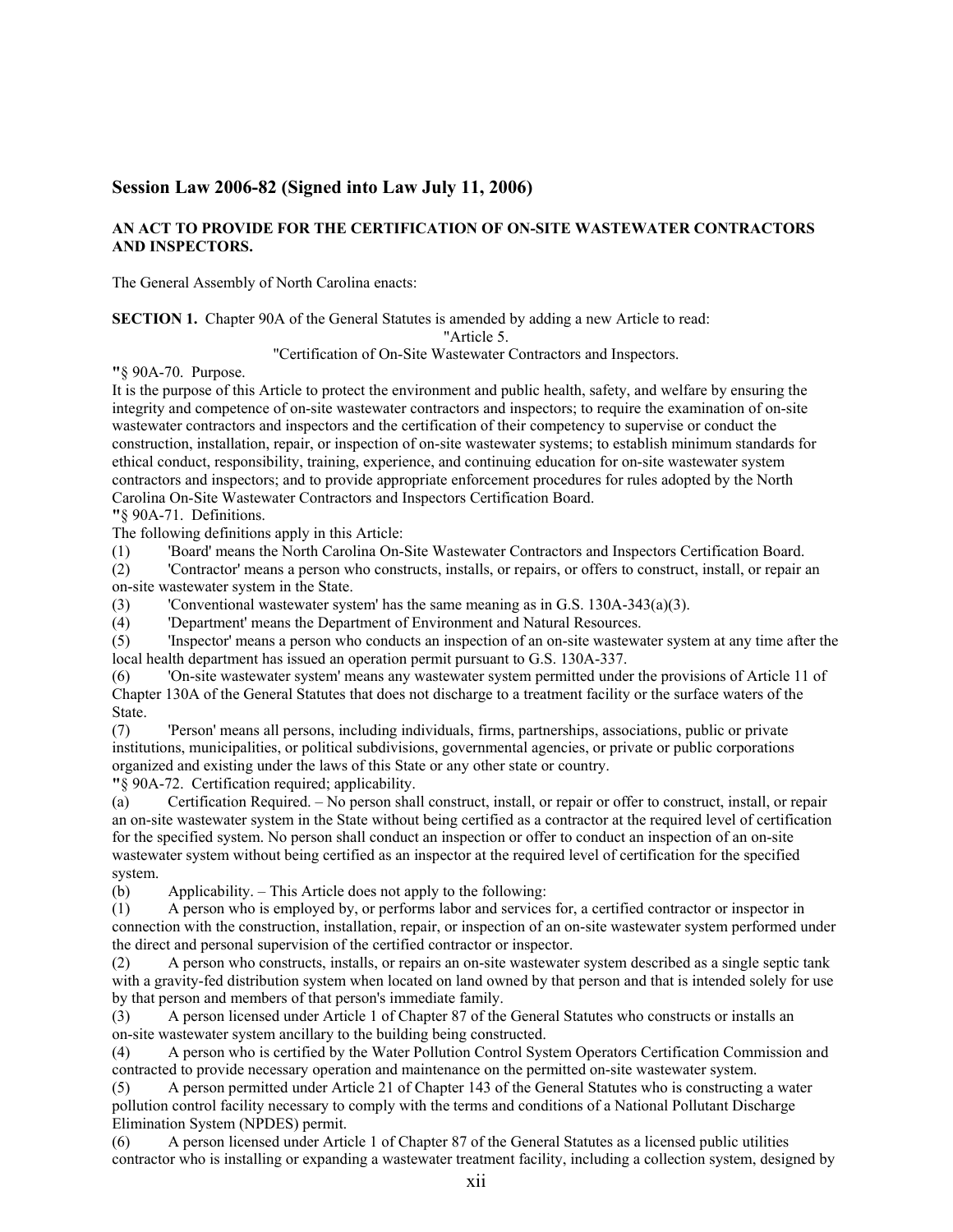a registered professional engineer.

(7) A plumbing contractor licensed under Article 2 of Chapter 87 of the General Statutes, so long as the plumber is not performing plumbing work that includes the installation or repair of a septic tank or similar depository, or lines or appurtenances downstream from the point where the house or building sewer lines from the plumbing system meet the septic tank or similar depository.

**"**§ 90A-73. Creation and membership of the Board.

(a) Creation and Appointments. – There is created the North Carolina On-Site Wastewater Contractors and Inspectors Certification Board. The Board shall consist of nine members appointed to three-year terms as follows:

(1) One member appointed by the Governor who, at the time of appointment, is engaged in the construction, installation, repair, or inspection of on-site wastewater systems, to a term that expires on 1 July of years that precede by one year those years that are evenly divisible by three.(2) One member appointed by the Governor who, at the time of appointment, is a certified water treatment facility operator pursuant to Article 2 of Chapter 90A of the General Statutes, to a term that expires on 1 July of years evenly divisible by three.

(3) One member appointed by the Governor who is an employee of the Division of Environmental Health of the Department to a term that expires on 1 July of years that follow by one year those years that are evenly divisible by three.

(4) One member appointed by the General Assembly upon recommendation of the President Pro Tempore of the Senate who, at the time of appointment, is engaged in the construction, installation, repair, or inspection of on-site wastewater systems, to a term that expires on 1 July of years that follow by one year those years that are evenly divisible by three.

(5) One member appointed by the General Assembly upon recommendation of the President Pro Tempore of the Senate who, at the time of appointment, is engaged in the business of inspecting on-site wastewater systems, to a term that expires on 1 July of years that precede by one year those years that are evenly divisible by three.

(6) One member appointed by the General Assembly upon recommendation of the President Pro Tempore of the Senate upon the recommendation of the North Carolina Home Builders Association, to a term that expires on 1 July of years evenly divisible by three.

(7) One member appointed by the General Assembly upon recommendation of the Speaker of the House of Representatives who, at the time of appointment, is engaged in the construction, installation, repair, or inspection of on-site wastewater systems, to a term that expires on 1 July of years evenly divisible by three.

(8) One member appointed by the General Assembly upon recommendation of the Speaker of the House of Representatives who, at the time of appointment, is (i) employed as an environmental health specialist, and (ii) engaged primarily in the inspection and permitting of on-site wastewater systems, to a term that expires on 1 July of years that follow by one year those years that are evenly divisible by three.

(9) One member appointed by the General Assembly upon recommendation of the Speaker of the House of Representatives who, at the time of appointment, is (i) employed by the North Carolina Cooperative Extension Service, and (ii) is knowledgeable in the area of on-site wastewater systems, to a term that expires on 1 July of years that precede by one year those years that are evenly divisible by three.

(b) Vacancies. – An appointment to fill a vacancy on the Commission created by the resignation, dismissal, disability, or death of a member shall be for the balance of the unexpired term. Vacancies in appointments made by the General Assembly shall be filled as provided in G.S. 120-122.

(c) Oath. – Each member of the Board, before entering upon the discharge of the duties of the Board, shall take and file with the Secretary of State an oath in writing to perform properly the duties as a member of the Board and to uphold the Constitution of North Carolina and the Constitution of the United States.

(d) Dual Office Holding. – Service on the Board may be in addition to any other office a person is entitled to hold.

(e) Officers. – The Board shall elect a Chair from among its members. The Chair shall serve from the time of election until 30 June of the following year, or until a successor is elected.

(f) Compensation. – Board members who are State employees shall receive no per diem compensation for serving on the Board but shall be reimbursed for their expenses in accordance with G.S. 138-6. All other Board members shall receive per diem compensation and reimbursement in accordance with the compensation rate established in G.S. 93B-5.

(g) Quorum. – A majority of the members of the Board constitutes a quorum for the transaction of business.

(h) Meetings. – The Board shall meet at least twice each year and may hold special meetings at the call of the Chair or a majority of the members of the Board.

(i) Staff. – The Board may employ staff to carry out the duties of the Board and the provisions of this Article. The Board shall determine the compensation, duties, and other terms and conditions of employment of the staff. **"**§ 90A-74. Powers and duties of the Board.

The Board shall have the following general powers and duties:

(1) To adopt rules in the manner prescribed by Chapter 150B of the General Statutes to govern its actions and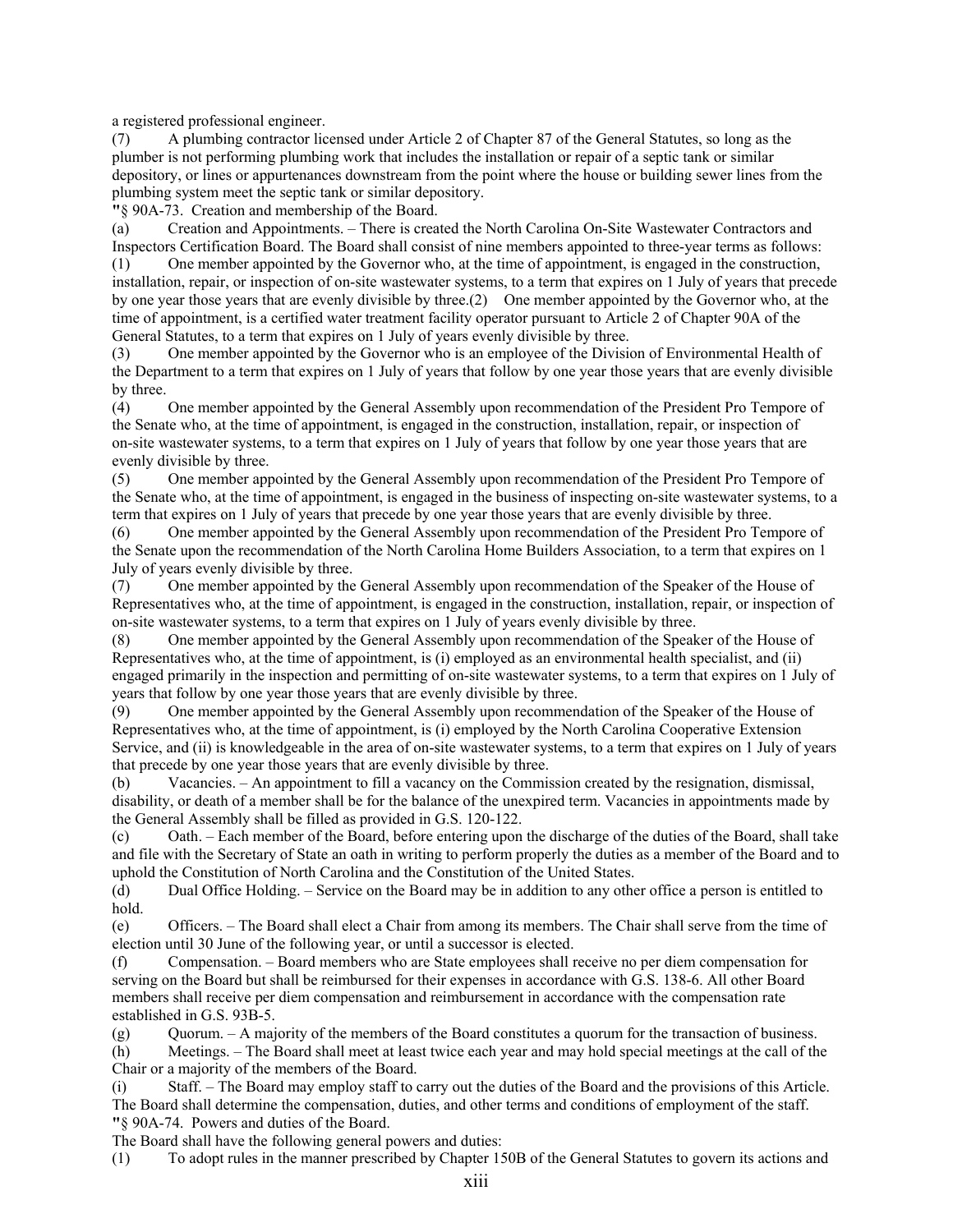to implement the provisions of this Article.

(2) To determine the eligibility requirements for persons seeking certification pursuant to this Article.

(3) To establish grade levels of certifications based on design capacity, complexity, projected costs, and other features of approved on-site wastewater systems.

(4) To develop and administer examinations for each grade level of certification. The Board may approve applications by recognized associations for certification of its members after a review of the requirements of the association to ensure that they are equivalent to the requirements of the Board.

(5) To issue, renew, deny, restrict, suspend, or revoke certifications and to carry out any of the other actions authorized by this Article.

(6) To establish, publish, and enforce rules of professional conduct of persons who are certified pursuant to this Article.

(7) To maintain a record of all proceedings and make available to persons certified under this Article, and to other concerned parties, an annual report of all Board action.

(8) To establish reasonable fees for application, certification, and renewal, and other services provided by the Board.

(9) To conduct investigations to determine whether violations of this Article or grounds for disciplining persons certified under this Article exist.

(10) To adopt a common seal containing the name of the Board for use on all certificates and official reports issued by the Board.

(11) To conduct other services necessary to carry out the purposes of this Article.

**"**§ 90A-75. Expenses and fees.

(a) Expenses. – All salaries, compensation, and expenses incurred or allowed for the purposes of carrying out this Article shall be paid by the Board exclusively out of the funds received by the Board as authorized by this Article. No salary, expense, or other obligations of the Board may be charged against the General Fund of the State. Neither the Board nor any of its members or employees may incur any expense, debt, or financial obligation binding upon the State.

(b) Contributions. – The Board may accept grants, contributions, bequests, and gifts that shall be kept in the same account as the funds deposited in accordance with this Article and other provisions of the law.

(c) Fees. – All fees shall be established in rules adopted by the Board. The Board shall establish fees sufficient to pay the costs of administering this Article, but in no event shall the Board charge a fee at an annual rate in excess of the following:

(1) Application for basic certification \$150.00

(2) Application for each grade level \$50.00

(3) Certification renewal \$100.00

(4) Reinstatement of revoked or suspended

certification \$500.00

(5) Application for on-site wastewater

system inspector \$200.00.

(d) Audit. – The Board is subject to the oversight of the State Auditor under Article 5A of Chapter 147 of the General Statutes.

**"**§ 90A-76. On-Site Wastewater Certification Fund.

The On-Site Wastewater Certification Fund is created as a nonreverting account within the Department. All fees collected pursuant to this Article shall be credited to the Fund. The Fund shall be used solely for the costs of administering this Article.

**"**§ 90A-77. Certification requirements.

(a) Certification. – The Board shall issue a certificate of the appropriate grade level to an applicant who satisfies all of the following conditions:

(1) Is at least 18 years of age.

(2) Submits a properly completed application to the Board.(3) If the applicant has prior experience providing on-site wastewater system services, submits affidavits of three persons not related to the applicant for whom the applicant provided on-site wastewater services.

(4) If the applicant has no prior experience, completes the basic on-site wastewater education program approved by the Board.

(5) Completes any additional training program designed by the Board specific to the grade level for which the applicant is applying.

(6) Pays the applicable fees set by the Board for the particular application and grade level.

(7) For grade levels greater than conventional systems, passes a written or oral examination that tests the applicant's proficiency in all of the following areas:

a. Principles of public and environmental health associated with on-site wastewater systems.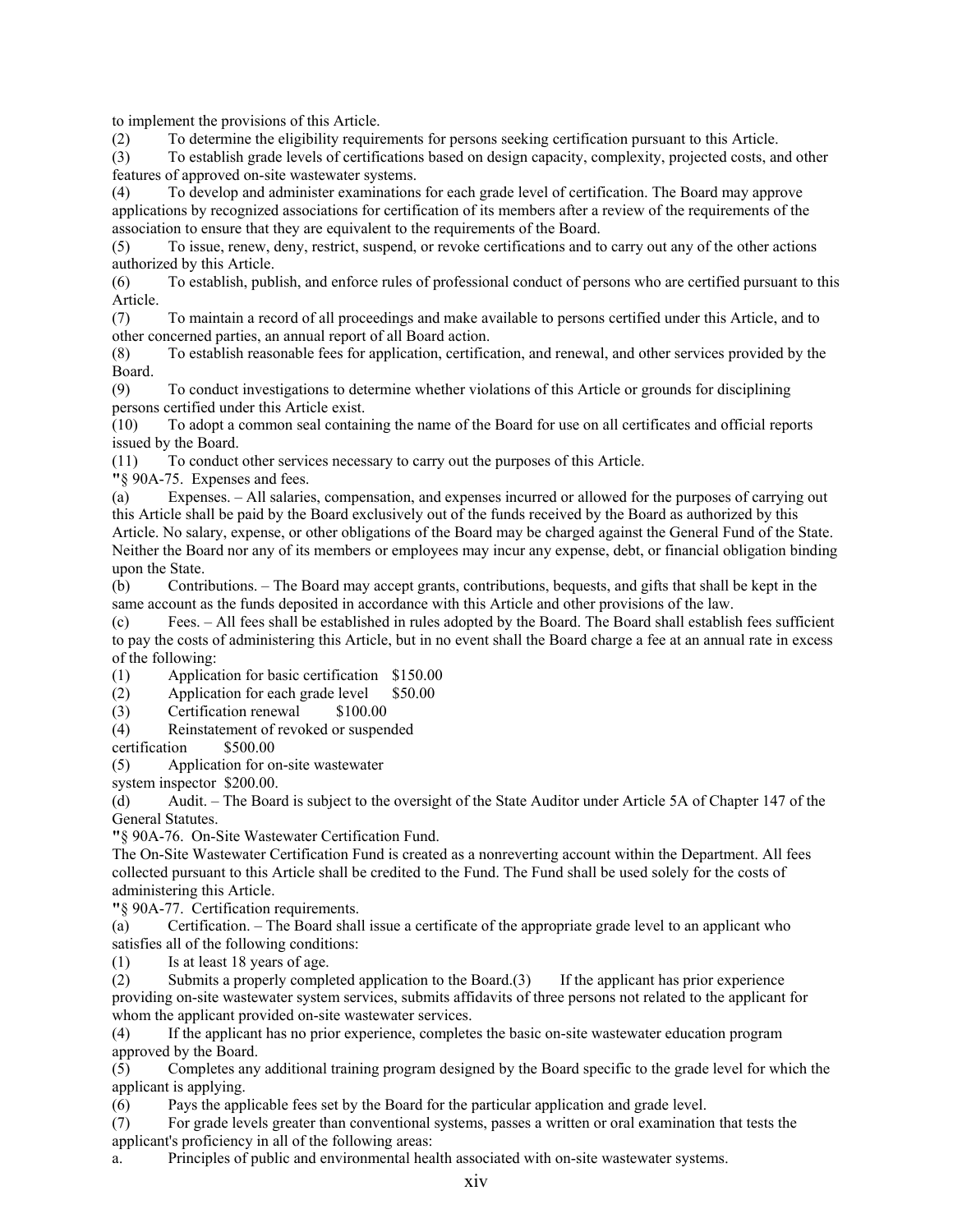b. Principles of construction and safety.

c. Technical and practical knowledge of on-site wastewater systems typical to the specified grade level.

d. Laws and rules related to the installation, construction, repair, or inspection of the specified on-site wastewater system.

(b) Location of Examinations. – The Board shall provide a minimum of three examinations each year; one each in the eastern, central, and western regions of the State.

(c) Approval of Certification Programs. – The Board may issue a certificate at the appropriate grade level to an applicant who has completed an approved training or continuing education program.

(d) No Degree Required. – An applicant shall not be required to hold or obtain an educational diploma or degree to obtain a certificate. An applicant that meets all the conditions for certification except for passage of the Board examination may take the examination on three successive occasions without having to file for a new application, pay an additional application fee, or repeat any applicable training program. If the applicant fails to pass the Board examination on three successive occasions, the applicant must reapply to the Board, pay an additional application fee, and repeat the training program.

(e) Certificate. – The certification shall show the full name of the certificate holder. The certificate shall provide a unique identification number and shall be signed by the Chair. Issuance of the certificate by the Board shall be prima facie evidence that the person named therein is entitled to all the rights and privileges of a certified contractor or inspector, at the grade level specified on the certificate, while the certificate remains in effect.

(f) Replacement Certificate. – A new certificate to replace one lost, destroyed, or mutilated shall be issued subject to rules adopted by the Board and with the payment of a fee set by the Board. The fee for a duplicate or replacement certificate shall not exceed twenty-five dollars (\$25.00).

**"**§ 90A-78. Certification renewal.

(a) Renewal. – All certifications shall expire at intervals determined by the Board unless they are renewed. In no event may the interval determined by the Board be less than one year. To renew a certification, a contractor or inspector must meet all of the following conditions:

(1) Submit an application for renewal on the form prescribed by the Board.

(2) Meet the continuing education requirements prescribed by the Board.

(3) Pay the certification renewal fee.

(b) Late Fee. – A contractor or inspector with an expired certificate may renew the certification within 90 days of its expiration upon payment of a late fee set by the Board. The late fee shall not exceed twenty-five dollars (\$25.00). If a certification is not renewed within 90 days of its expiration, the certification shall not be renewed, and the holder must apply for a new certificate.

**"**§ 90A-79. Continuing education.

(a) Requirements. – The Board shall require continuing education as a condition of certification and renewal. The Board shall determine the number of hours, based on grade levels applied for, up to a maximum of 12 hours per year, and the subject material for the specified grade level. The Board shall maintain records of continuing education coursework successfully completed by each certified contractor or inspector.

(b) Approval of Continuing Education Programs. – The Board may approve a continuing education program or course if the Board finds that the program or course provides useful educational information or experience that will enhance the construction, installation, repair, or inspection of on-site wastewater systems. The Board may develop and offer continuing education programs.

**"**§ 90A-80. Investigation of complaints.

(a) Misconduct. – A person may refer to the Board charges of fraud, deceit, negligence, incompetence, or misconduct against any certified contractor or inspector. The charges shall be in writing and sworn to by the complainant and submitted to the Board. These charges, unless dismissed without a hearing by the Board as unfounded or trivial, shall be heard and determined by the Board in accordance with the provisions of Chapter 150B of the General Statutes. An association that receives professional recognition of its own certification process by the Board shall be responsible for the conduct and competency of its members.

(b) Records. – The Board shall establish and maintain detailed records regarding complaints concerning each certified contractor or inspector. The records shall include those certified by recognized associations. The records shall also detail the levels of certification held by each contractor or inspector.

(c) Notification. – The Board shall provide local health departments with notification of changes in certifications, complaints, suspensions, or reinstatements under this Article. **"**§ 90A-81. Remedies.

(a) Denial, Suspension, and Revocation of Certification. – The Board may deny, suspend, or revoke a certificate under this Article for:

(1) A violation of this Article or a rule of the Board.

(2) The use of fraud or deceit in obtaining or renewing a certificate.

(3) Any act of gross negligence, incompetence, or misconduct in the construction, installation, repair, or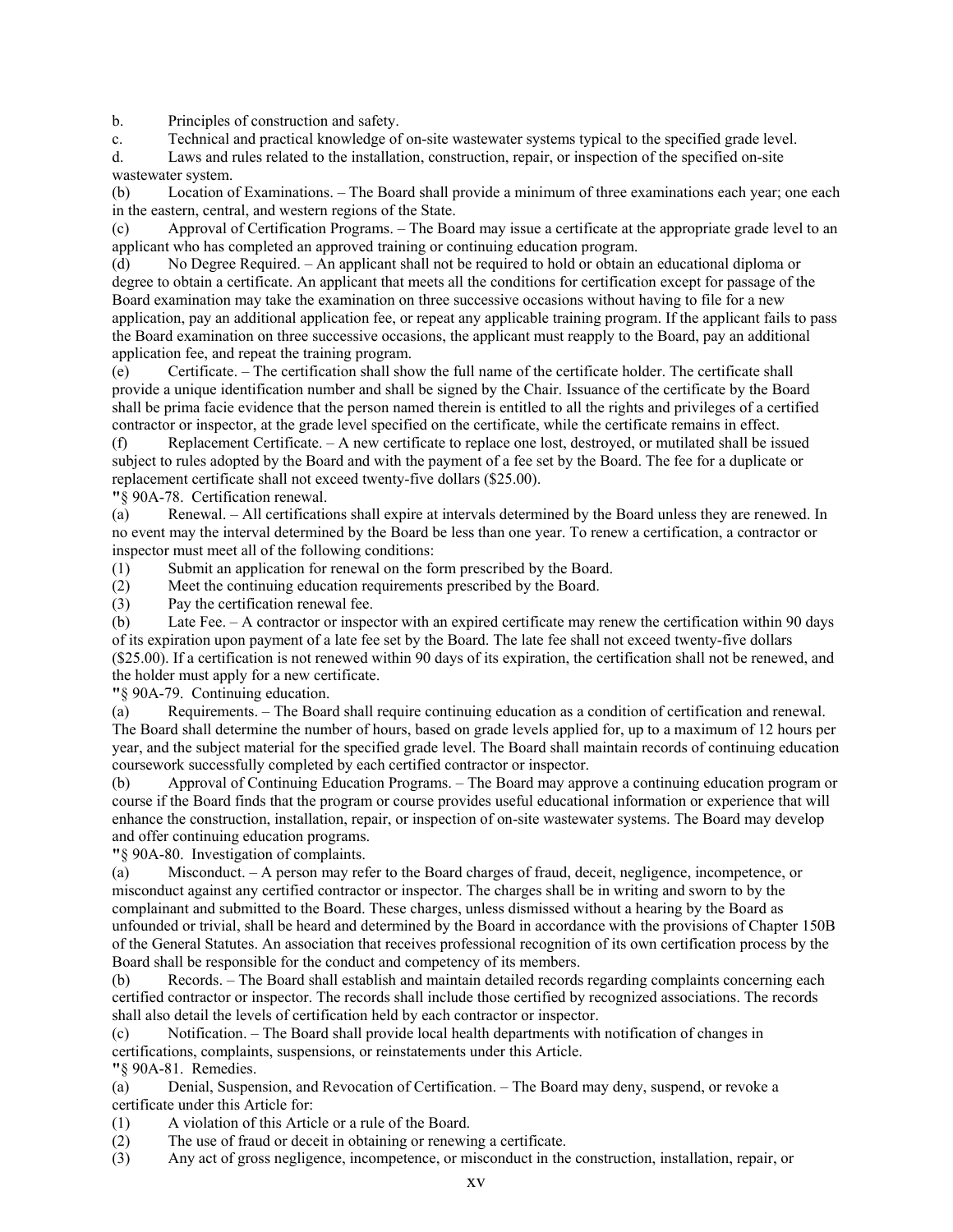inspection of an on-site wastewater system.

(4) Failure to satisfactorily complete continuing education requirements prescribed by the Board.

(b) Arbitration. – The Board may establish a voluntary arbitration procedure to resolve complaints concerning a certified contractor or inspector or any work performed by a certified contractor or inspector, or conflicts involving any certified contractor or inspector and the Division of Environmental Health of the Department or a local health department.

(c) Injunction. – The Board may ask the Attorney General to seek an injunction to restrain any person, firm, partnership, or corporation from violating the provisions of this Article or rules adopted by the Board. The Attorney General may bring an action for an injunction in the name of the State in the superior court of any county in which the violator resides or the violator's principal place of business is located. In any proceedings for an injunction, it shall not be necessary to allege or prove either that an adequate remedy at law does not exist, or that substantial or irreparable damage would result from the continued violation. Members of the Board shall not be personally or professionally liable for any act or omission pursuant to this subsection. The Board shall not be required to post a bond in connection with any action to obtain an injunction.

(d) Offenses. – A person who commits any one or more of the following offenses is guilty of a Class 2 misdemeanor:

(1) Engages in or offers to engage in the construction, installation, repair, or inspection of an on-site wastewater system without the appropriate certificate for the grade level of on-site wastewater system.

- (2) Gives false or forged evidence of any kind in obtaining a certificate.
- (3) Falsely impersonates a certified contractor or inspector."

**SECTION 2.(a)** In order to provide for a system of staggered three-year terms for the members of the On-Site Wastewater Contractors and Inspectors Certification Board established by G.S. 90A-73(a), as enacted by Section 1 of this act, the following provisions shall apply:

(1) The term of the member initially appointed to serve in the position established by G.S. 90A-73(a)(1) shall be three years and shall expire on 1 July 2009.

(2) The term of the member initially appointed to serve in the position established by G.S. 90A-73(a)(2) shall be four years and shall expire on 1 July 2010.

(3) The term of the member initially appointed to serve in the position established by G.S. 90A-73(a)(3) shall be five years and shall expire on 1 July 2011.

(4) The term of the member initially appointed to serve in the position established by G.S. 90A-73(a)(4) shall be five years and shall expire on 1 July 2011.

(5) The term of the member initially appointed to serve in the position established by G.S. 90A-73(a)(5) shall be three years and shall expire on 1 July 2009.

(6) The term of the member initially appointed to serve in the position established by G.S. 90A-73(a)(6) shall be four years and shall expire on 1 July 2010.

(7) The term of the member initially appointed to serve in the position established by G.S. 90A-73(a)(7) shall be four years and shall expire on 1 July 2010.

(8) The term of the member initially appointed to serve in the position established by G.S. 90A-73(a)(8) shall be five years and shall expire on 1 July 2011.

(9) The term of the member initially appointed to serve in the position established by G.S. 90A-73(a)(9) shall be three years and shall expire on 1 July 2009.

**SECTION 2.(b)** In the event that the General Assembly fails to appoint one or more initial members to the On-Site Wastewater Contractors and Inspectors Certification Board during the 2006 Regular Session, the failure to make an initial appointment shall be treated as though a vacancy had occurred, and the vacancy may be filled by appointment as provided in G.S. 120-122.

**SECTION 3.** Section 1 of this act is effective when this act becomes law except that G.S. 90A-72, 90A-79, and 90A-81, as enacted by Section 1 of this act, become effective 1 January 2008. Sections 2 and 3 of this act are effective when it becomes law.

In the General Assembly read three times and ratified this the  $29<sup>th</sup>$  day of June, 2006.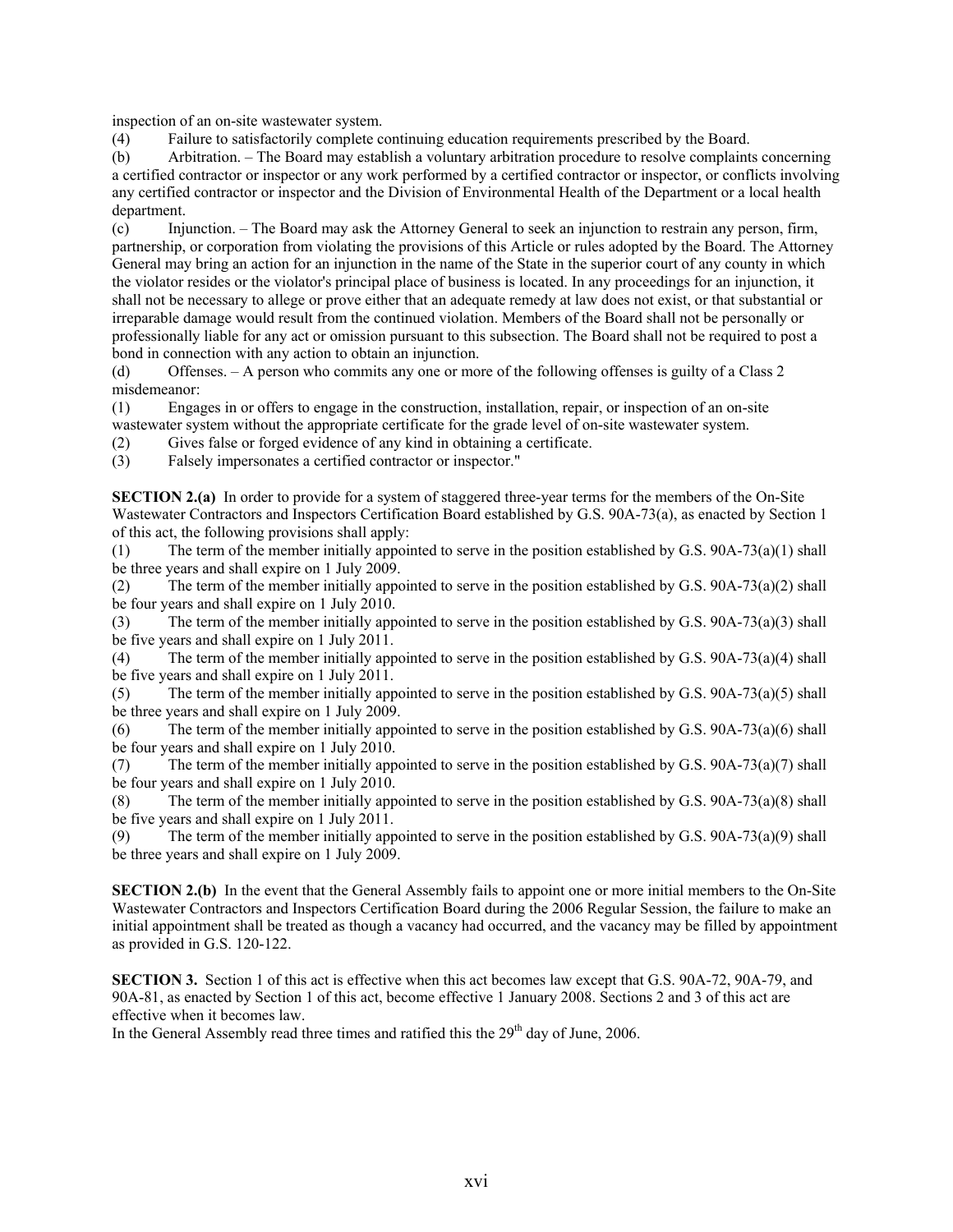# **Session Law 2006-136 (Signed into Law July 19, 2006)**

**AN ACT to establish a pilot program to streamline the process for the issuance of an improvement permit or an authorization to construct for an on-site subsurface wastewater system in certain counties By authorizing local health departments, authorized agents of the Department of Environment and Natural Resources, and licensed soil scientists to complete soil and site EVALUATIONS in the PARTICIPATING counties.** 

The General Assembly of North Carolina enacts:

**SECTION 1.** The definitions in G.S. 130A-334 apply throughout this act. For the purposes of this act,

"Commission" means the Commission for Health Services. "Licensed soil scientist" has the same meaning as in G.S. 89F-3(3).

**SECTION 2.(a)** The Department of Environment and Natural Resources shall develop and implement a pilot program to begin no later than 1 August 2006 and to terminate 1 July 2011 regarding the process for the issuance of an improvement permit for an on-site wastewater system pursuant to Article 11 of Chapter 130A of the General Statutes. A county that meets all of the following criteria may participate in the pilot program:

(1) The population of the county must not exceed 25,000 according to the most recent federal decennial census.

(2) The county must have more than 900 applications for improvement permits or authorizations to construct that are pending before the local health department on the effective date of this act.

(3) The board of county commissioners and the local board of health for the county must both approve a resolution requesting to participate in the pilot program.

**SECTION 2.(b)** Notwithstanding G.S. 130A-336, the Department of Environment and Natural Resources shall authorize licensed soil scientists and the local health department to evaluate any proposed site for a residence, place of business, or place of public assembly in an area not served by an approved wastewater system. The local health department shall issue an improvement permit after one of the following has occurred:

(1) A soil and site evaluation has been completed by an authorized agent of the Department or local health department that finds that the site is suitable for a wastewater system.

(2) The local health department receives a completed soil and site evaluation for a wastewater system designed to treat 3,000 gallons per day or less of sewage that has been signed and sealed by a licensed soil scientist that finds that the site is suitable for a wastewater system.

**SECTION 2.(c)** A licensed soil scientist who submits a completed soil and site evaluation pursuant to this section shall have in force errors and omissions coverage or other appropriate liability insurance that has policy limits of not less than one million dollars (\$1,000,000) per claim and that shall remain in force for at least six years after the date on which the improvement permit is approved. The licensed soil scientist shall provide the local health department with evidence satisfactory to the local health department that the coverage required by this section is in force. The local health department shall maintain a register of all licensed soil scientists who work in the county that have submitted completed soil and site evaluations under this section.

**SECTION 2.(d)** An improvement permit issued pursuant to this section shall include:

(1) For permits that are valid for five years, a site plan drawn to scale with setbacks labeled. No permits shall be issued that are valid without expiration.

(2) A description of the facility the proposed site is to serve and any factors that would affect the wastewater load.

(3) The type and layout of the proposed wastewater system and its location.

(4) The design wastewater flow and characteristics.

(5) Any proposed landscape, site, drainage, or soil modifications.

(6) A detailed soil profile description of at least two locations within the proposed disposal area. The detailed soil profile descriptions shall include soil taxonomic classifications, horizons, depth, texture, structure, soil wetness conditions, restrictive horizons, matrix color, and redoximorphic colors.

(7) Any other information required by the rules of the Commission.

**SECTION 2.(e)** An improvement permit issued pursuant to this section shall not be affected by change in ownership of the site for the wastewater system provided both the site for the wastewater system and the facility the system serves are unchanged and remain under the ownership or control of the person owning the facility. No person shall commence or assist in the construction, location, or relocation of a residence, place of business, or place of public assembly in an area not served by an approved wastewater system unless an improvement permit and an authorization for wastewater system construction are obtained from the local health department. This requirement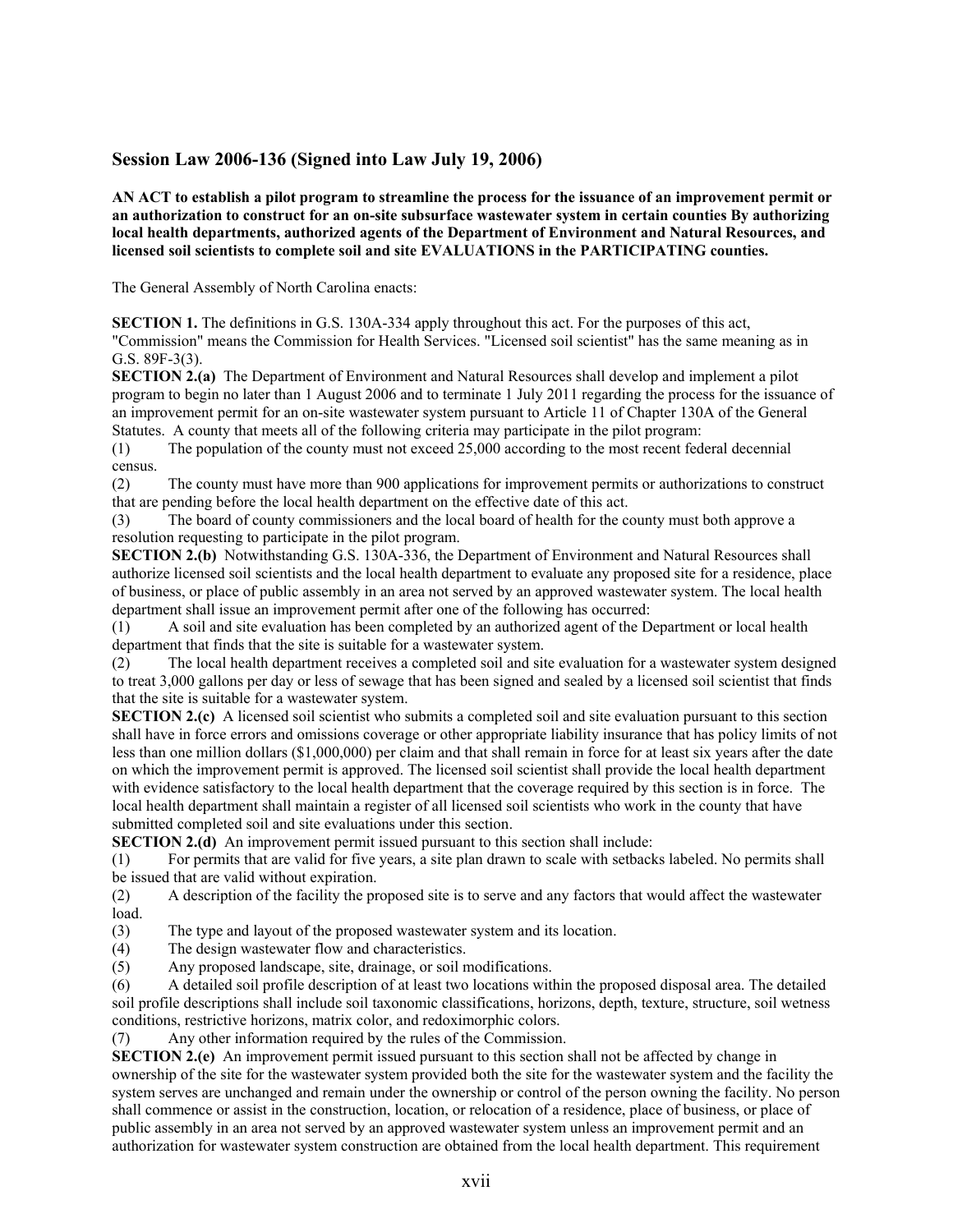shall not apply to a manufactured residence exhibited for sale or stored for later sale and intended to be located at another site after sale.

**SECTION 2.(f)** The local health department shall issue an authorization for wastewater system construction authorizing work to proceed and the installation or repair of a wastewater system when it has determined after a field investigation that the system can be installed and operated in compliance with Article 11 of Chapter 130A of the General Statutes and rules adopted pursuant to the Article. This authorization for wastewater system construction shall be valid for a period equal to the period of validity of the improvement permit, not to exceed five years, and may be issued at the same time the improvement permit is issued. No person shall commence or assist in the installation, construction, or repair of a wastewater system unless an improvement permit and an authorization for wastewater system construction have been obtained from the local health department. No improvement permit or authorization for wastewater system construction shall be required for maintenance of a wastewater system. The Department of Environment and Natural Resources and the local health department may impose conditions on the issuance of an improvement permit and an authorization for wastewater system construction.

**SECTION 2.(g)** When a local health department issues an improvement permit or authorization to construct based upon work performed by a licensed soil scientist pursuant to this section, the improvement permit or authorization to construct shall bear a statement that reads: "The soil, site, and system evaluation and documentation necessary to issue this  $\qquad \qquad$  (improvement permit or authorization to construct) was performed by  $\qquad \qquad$  (name of licensed soil scientist), a licensed soil scientist, license number (license number).".

**SECTION 2.(h)** When a local health department denies an application for an improvement permit or authorization to construct prepared by a licensed soil scientist pursuant to this section, the denial shall include a written report that specifically identifies the provisions of Article 11 of Chapter 130A of the General Statutes or rules adopted pursuant to the Article on which the denial is based.

**SECTION 2.(i)** A local health department may employ or contract with a licensed soil scientist for the review of an application for an improvement permit or authorization to construct. A licensed soil scientist who reviews a completed application for an improvement permit or authorization to construct under this subsection shall have in force errors and omissions coverage or other appropriate liability insurance that has policy limits of not less than one million dollars (\$1,000,000) per claim.

**SECTION 2.(j)** The Department of Environment and Natural Resources shall: (i) specify uniform procedures for the review of an application prepared by a licensed soil scientist; (ii) establish documentation that must be included in the application; (iii) establish the necessary documentation that must be included in the local health department's written permit application review report; and (iv) specify the rights and obligations of each party.

**SECTION 2.(k)** In addition to any fees authorized under G.S. 130A-39(g), a local board of health may impose an additional fee not to exceed two hundred dollars (\$200.00) for the costs of review and consideration of applications for an improvement permit or an authorization to construct that has been prepared by a licensed soil scientist pursuant to this section.

**SECTION 2.(1)** Except as provided in this section, the provisions of Article 11 of Chapter 130A of the General Statutes and rules adopted pursuant to that Article apply to this section. This section applies only to the counties eligible to participate in the pilot program.

**SECTION 3.** In order to determine the effectiveness of the pilot program, the Department of Environment and Natural Resources shall evaluate whether: (i) the program resulted in a reduction in the length of time improvement permits or authorizations to construct are pending in the participating counties; (ii) the program resulted in increased system failures or other adverse impacts; and (iii) the program resulted in new or increased environmental impacts. The Department shall annually report its interim findings and recommendations, including any legislative proposals, to the Environmental Review Commission beginning 1 October 2007. The Department shall report its final findings and recommendations, including any legislative proposals, to the Environmental Review Commission no later than 1 October 2011.

**SECTION 4.** Sections 1 and 2 of this act become effective when it becomes law and expire 1 July 2011. Sections 3 and 4 of this act become effective when it becomes law and expire 1 October 2011.

In the General Assembly read three times and ratified this the  $10<sup>th</sup>$  day of July, 2006.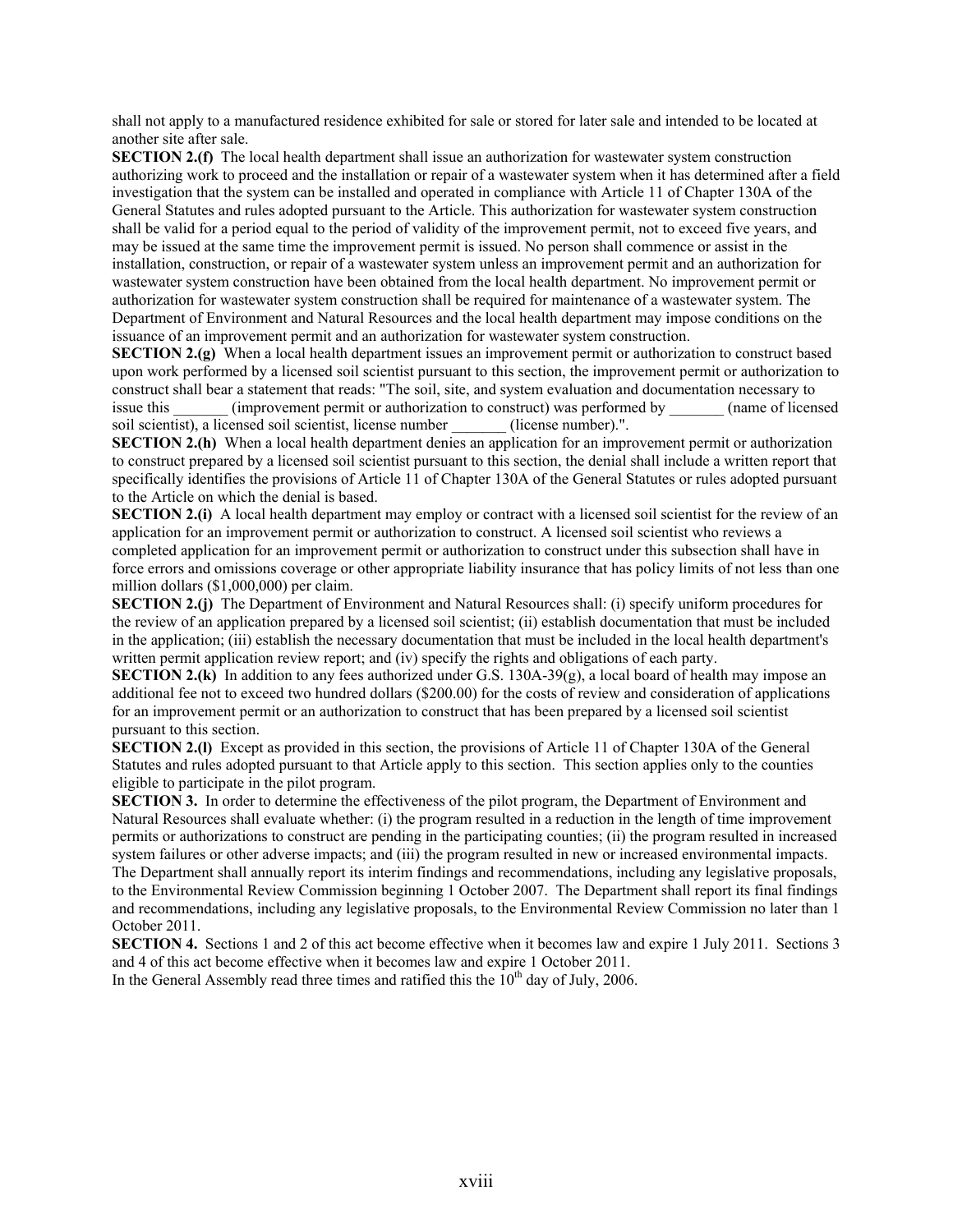# **SESSION LAW 2008-143 (signed into law July 31, 2008; part of House Bill 2499)**

## **AN ACT TO IMPROVE DROUGHT PREPAREDNESS AND RESPONSE IN NORTH CAROLINA, AS RECOMMENDED BY THE ENVIRONMENTAL REVIEW COMMISSION.**

**SECTION 14.(a)** For purposes of this section, "gray water" means wastewater removed from household wash basins, bathtubs, and showers.

**SECTION 14.(b)** The Commission for Health Services shall adopt rules to authorize the use of gray water during periods of drought to hand water trees, shrubs, and inedible plants on single-family residential property. The rules shall encourage the use of gray water as provided in this section while protecting public health, safety, welfare, and the environment. In developing the rules, the Commission shall review the provisions set out in subsection (c) of this section.

**SECTION 14.(c)** Notwithstanding G.S. 130A-335(a), untreated gray water may be used in periods of drought to hand water trees, shrubs, and inedible plants on single-family residential property under the following conditions:

(1) Gray water shall be applied as soon as practicable. Untreated gray water should not be stored for later use.

(2) Gray water containing hazardous chemicals including, but not limited to, residue from solvents shall not be used.

(3) Use of untreated gray water is restricted to the residential property where the gray water originates. Untreated gray water shall not be allowed to run off onto adjoining property, roadways, or into drainage features such as ditches and storm drains.

(4) Untreated gray water shall be applied using buckets, watering cans, or other handheld containers. Gray water may not be used in an irrigation system unless the gray water has been treated in accordance with standards set out in the State Plumbing Code.

(5) Gray water shall not be applied closer than 100 feet to surface waters or a water supply well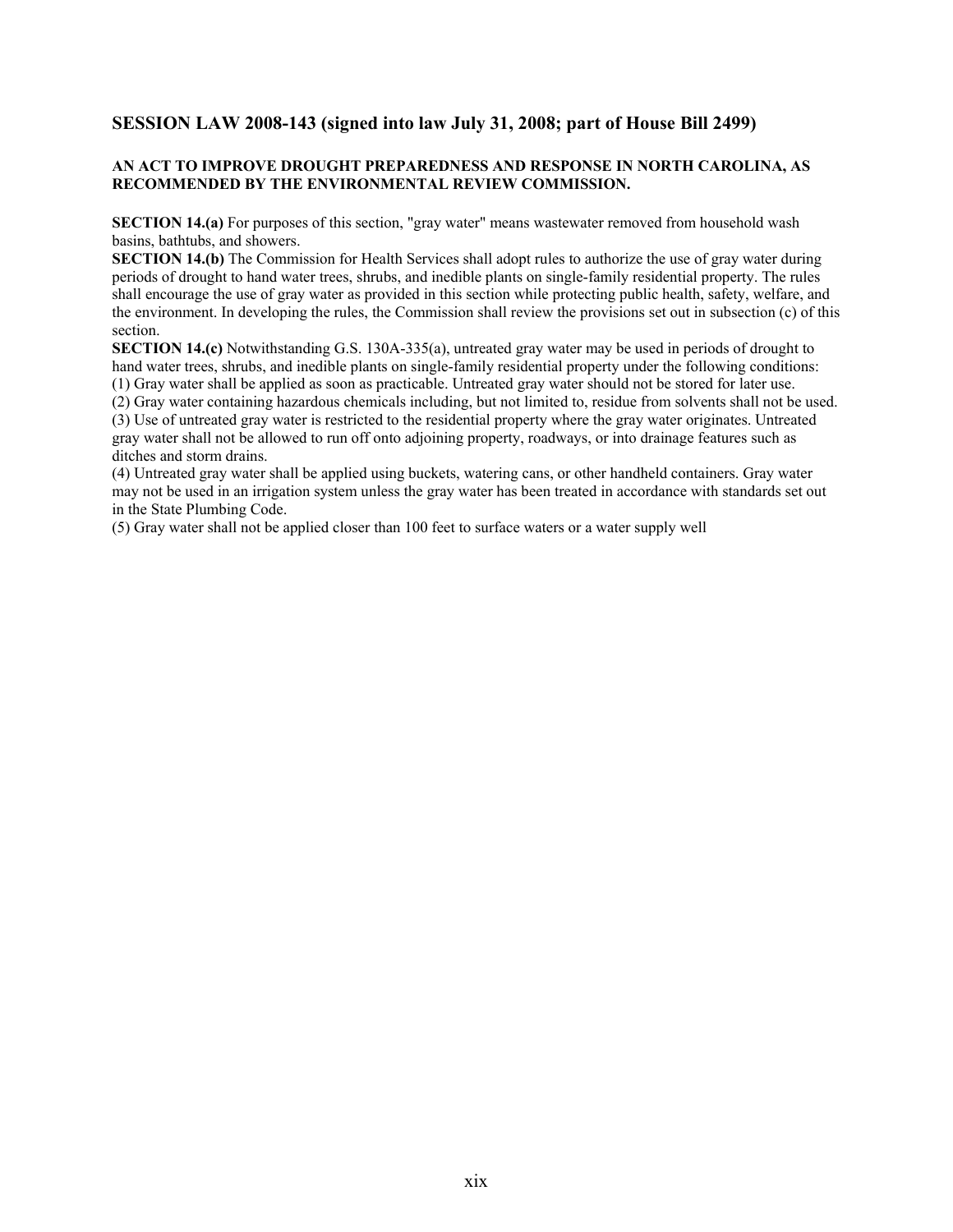# **SESSION LAW 2009-406 (signed into law August 5, 2009)**

## **AN ACT TO EXTEND CERTAIN GOVERNMENT APPROVALS AFFECTING THE DEVELOPMENT OF REAL PROPERTY WITHIN THE STATE.**

The General Assembly of North Carolina enacts:

**SECTION 1.** This act shall be known and may be cited as the "Permit Extension Act of 2009."

**SECTION 2.** The General Assembly makes the following findings:

(1) There exists a state of economic emergency in the State of North Carolina and the nation, which has drastically affected various segments of the North Carolina economy, but none as severely as the State's banking, real estate, and construction sectors.

(2) The real estate finance sector of the economy is in severe decline due to the creation, bundling, and widespread selling of leveraged securities, such as credit default swaps, and due to excessive defaults on sub-prime mortgages and the resultant foreclosures on a vast scale, thereby widening the mortgage finance crisis. The extreme tightening of lending standards for home buyers and other real estate borrowers has reduced access to the capital markets.

(3) As a result of the crisis in the real estate finance sector of the economy, real estate developers and redevelopers, including home builders, and commercial, office, and industrial developers, have experienced an

industry-wide decline, including reduced demand, cancelled orders, declining sales and rentals, price reductions, increased inventory, fewer buyers who qualify to purchase homes, layoffs, and scaled back growth plans.

(4) The process of obtaining planning board and zoning board of adjustment approvals for subdivisions, site plans, and variances can be difficult, time consuming, and expensive, both for private applicants and government bodies.

(5) The process of obtaining the myriad of other government approvals, such as wetlands permits, treatment works approvals, on-site wastewater disposal permits, stream encroachment permits, flood hazard area permits, highway access permits, and numerous waivers and variances, can be difficult and expensive; further, changes in the law can render these approvals, if expired or lapsed, difficult to renew or reobtain.

(6) County and municipal governments, including local sewer and water authorities, obtain permits and approvals from State government agencies, particularly the Department of Environment and Natural Resources, which permits and approvals may expire or lapse due to the state of the economy and the inability of both the public sector and the private sector to proceed with projects authorized by the permit or approval.

(7) County and municipal governments also obtain determinations of master plan consistency, conformance, or endorsement with State or regional plans, from State and regional government entities that may expire or lapse without implementation due to the state of the economy.

(8) The current national recession has severely weakened the building industry, and many landowners and developers are seeing their life's work destroyed by the lack of credit and dearth of buyers and tenants due to the crisis in real estate financing and the building industry, uncertainty over the state of the economy, and increasing levels of unemployment in the construction industry.

(9) The construction industry and related trades are sustaining severe economic losses, and the lapsing of government development approvals would exacerbate, if not addressed, those losses.

(10) Financial institutions that lent money to property owners, builders, and developers are experiencing erosion of collateral and depreciation of their assets as permits and approvals expire, and the extension of these permits and approvals is necessary to maintain the value of the collateral and the solvency of financial institutions throughout the State.

(11) Due to the current inability of builders and their purchasers to obtain financing under existing economic conditions, more and more once-approved permits are expiring or lapsing, and, as these approvals lapse, lenders must reappraise and thereafter substantially lower real estate valuations established in conjunction with approved projects, thereby requiring the reclassification of numerous loans, which, in turn, affects the stability of the banking system and reduces the funds available for future lending, thus creating more severe restrictions on credit and leading to a vicious cycle of default.

(12) As a result of the continued downturn of the economy and the continued expiration of approvals that were granted by State and local governments, it is possible that thousands of government actions will be undone by the passage of time.

(13) Obtaining an extension of an approval pursuant to existing statutory or regulatory provisions can be both costly in terms of time and financial resources and insufficient to cope with the extent of the present financial conditions; moreover, the costs imposed fall on the public as well as the private sector.